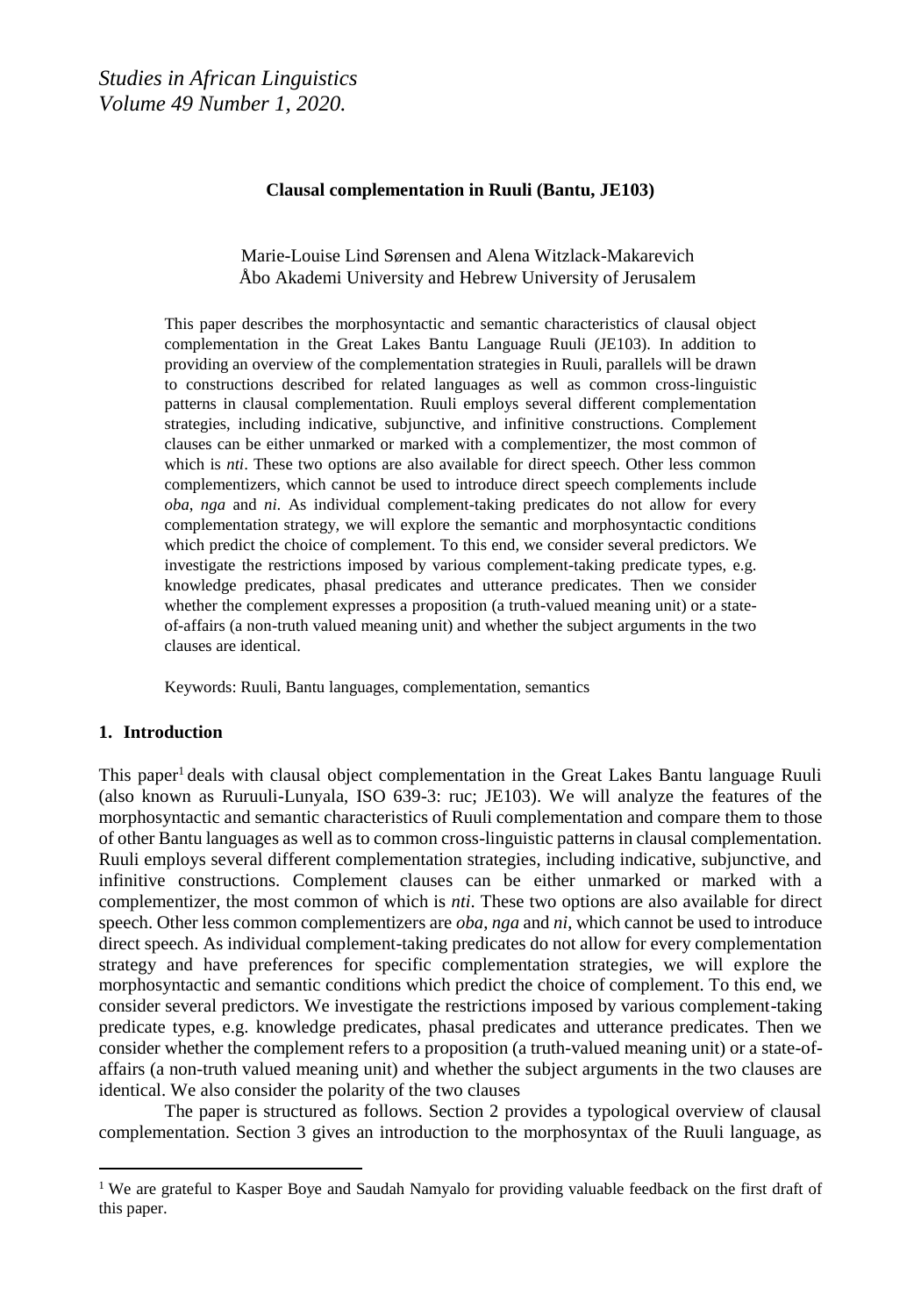well as outlines the sample and methods used in the present study. Section 4 describes the main complement types in Ruuli. Section 5 analyzes the distribution of different complement types relative to different semantic classes of complement-taking predicates. Section 6 discusses the main predictors of complement choice. A conclusion and outlook follows in Section 7.

#### **2. A typological overview of clausal complementation**

This section provides a brief overview of central morphosyntactic and semantic features of clausal complementation from a cross-linguistic perspective and serves as a preliminary to placing the complementation strategies found in Ruuli in a broader typological context. We review definitions of complement clauses and complementation strategies in Section 2.1, complement-taking predicates in Section 2.2, aspects of complement verb forms (e.g. TAM-marking) in Section 2.3, complementizers in Section 2.4, as well as the semantic distinction between states-of-affairs and propositions in Section 2.5.

**2.1 Complement clauses and complementation strategies.** Complement constructions have been defined in both syntactic and semantic terms. In studies based on semantic definitions, terms such as *complement relations* and *complementation strategies* tend to be preferred over *complement clauses*. Syntactic definitions of complement constructions define complement clauses as core syntactic arguments (i.e. subject or object) of complement-taking predicates in clausal form (as opposed to NP-complements) (Dixon 2006: 15). On this account, clauses such as the one in brackets in (1) can be described as a complement clause, because it functions as the object of the matrix clause *she thinks*.

## (1) *She thinks [they are gone].*

Semantically-oriented analyses of complement constructions, on the other hand, define complements as semantic (rather than syntactic) arguments of complement-taking predicates (Noonan 2007: 52) and in terms of the relationship between two states-of-affairs Cristofaro (2003: 95). The motivation for the latter definition, in particular, is that definitions of complement clauses as syntactic arguments is too narrow for typological purposes and implies that complements are syntactically embedded. English complement clauses, like the one in (1), can be analyzed as embedded syntactic arguments of a complement-taking predicate, and similar constructions exist in other languages. However, complements in certain other languages cannot be described as embedded, even though they express similar semantic relations. A case in point are languages in which reported speech constructions are ambiguous between direct reported speech and indirect reported speech. Although direct reported speech is not a syntactic argument of a complementtaking predicate and therefore would not traditionally be analyzed as a complement clause, functionally it constitutes a *complement relation* (Cristofaro 2003, 2013) or a *complementation strategy* (Dixon 2006: 6–9).

Because of the existence of constructions which are arguably instances of complementation, despite not being syntactic arguments, Cristofaro (2003: 95) prefers the term complement relations which she defines as a situation where two states-of-affairs are linked *"such that one of them (the main one) entails that another one (the dependent one) is referred to."* (cf. Section 2.5 below on states-of-affairs vs. propositions). The advantage of this definition is that it functionally covers complement relations in all languages, while remaining compatible with the definition in terms of syntactic argument status.

In this article we adopt this broader conception of complementation in order to provide the most comprehensive description of the structure and semantics of complementation in Ruuli. The analysis will thus cover more traditional examples of complement constructions as well as reported speech, which would be excluded under a narrow syntactic definition of complement clauses. In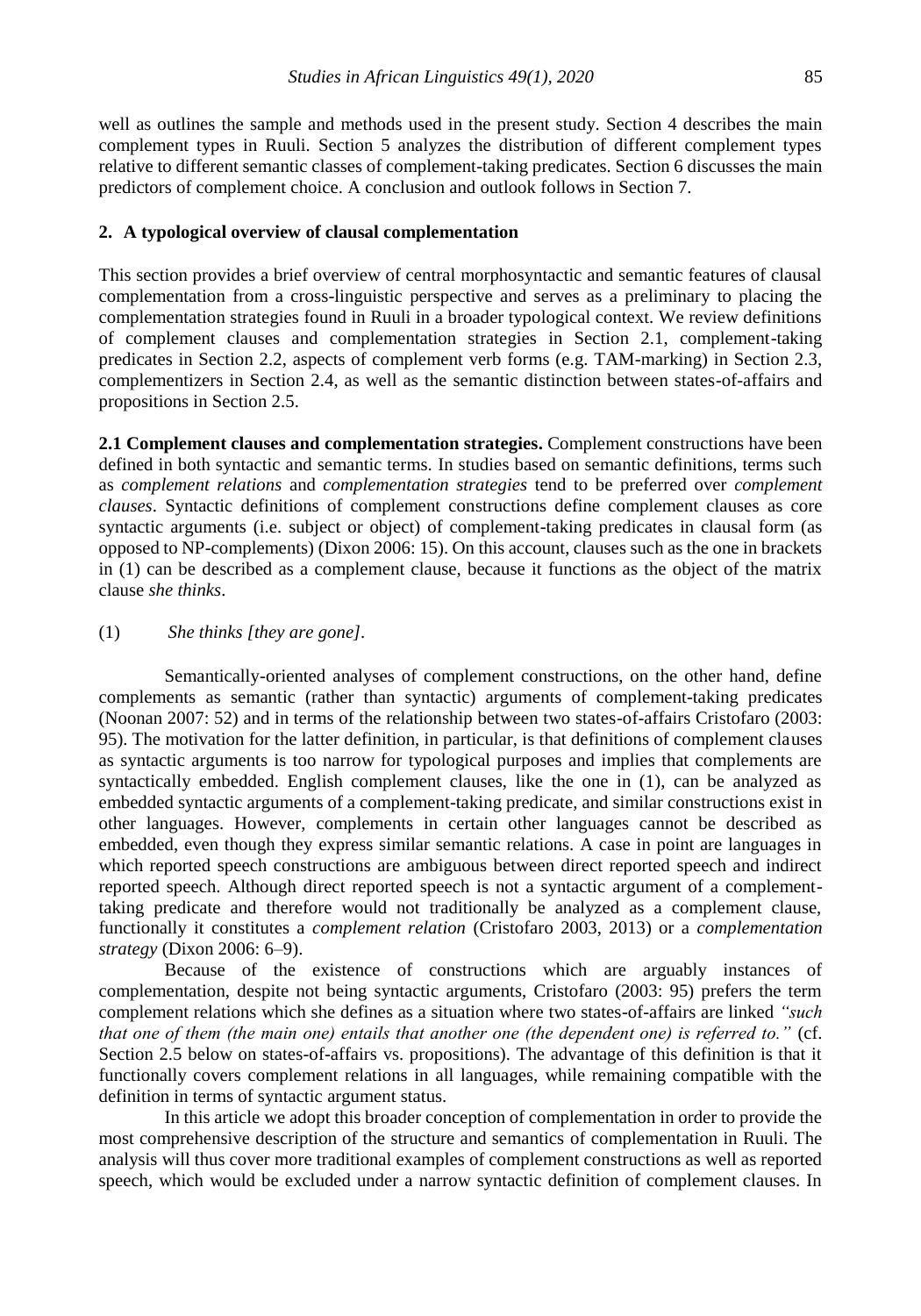what follows, we use the term *complement* to refer to clausal semantic arguments of complementtaking predicates, including infinitives, as well as reported speech.

**2.2 Complement-taking predicates.** In cross-linguistic studies of complementation, a number of complement-taking predicate classes have been identified. Commonly identified classes include modal predicates (e.g. *can, may*), phasal predicates (e.g. *begin, continue*), manipulative predicates (e.g. *force, make*), desiderative predicates (e.g. *want, wish*), perception predicates (e.g. *see, hear*), knowledge predicates (e.g. *know, forget*), propositional attitude predicates (e.g. *think, believe*) and utterance predicates (e.g. *say, ask*) (Ransom 1986, Givón 2001, Cristofaro 2003, Dixon 2006, Noonan 2007).

Existing cross-linguistic classifications of complement-taking predicates are typically based on a combination of predicate semantics and the type of complement that occurs with a given complement-taking predicate. A downside of such classifications is that they downplay the fact that certain predicates — such as *see*, *know* and *tell* in English – can take more than one complement, as pointed out by e.g. Ransom (1986), Verspoor (2000), Boye (2012) and Serdobolskaya (2016). Consider the contrast between the gerund and the indicative complement of see in example (2).

- (2) a. *She saw him playing the piano.*
	- b. *She saw that he played the piano.*

The term perception predicate would be used to describe complement-taking predicates, such as *see*, only in cases when they occur with a complement describing direct perception, as in (2a). In contrast, *see* in (2b) would be described as a knowledge predicate. This classification might have the unwanted side-effect of language-specific descriptive studies focusing only on directperception constructions with complement-taking predicates meaning 'see' and overlook other complement types used with the same predicate. In the analysis of Ruuli, we make an attempt at highlighting contrasts such as the one in (2), as we describe the distribution of complement types over different predicate classes.

**2.3 Complement verb forms.** Typical contrasts between complement verb forms include contrasts between those forms that can be described as finite vs. non-finite ones or between balanced vs. deranked ones (cf. Stassen 1985, Cristofaro 2003). Balanced verbs are verbs that correspond to verbs in independent declarative clauses with regards to TAM-marking and/or agreement, while deranked verbs are verbs that are different from verbs in an independent declarative clause in some way in terms of tense, aspect, mood or person agreement or by having markers that are not found in independent declarative clauses (Cristofaro 2013). In contrast to Stassen (1985), Cristofaro (2003: 57) furthermore considers a number of moods, such as subjunctives and hortatives, to be deranked by default.

Languages vary considerably as to whether — and to what extent — TAM-marking is obligatory on complement verbs. On one end of the spectrum, there are verbs that need to be marked for the exact same TAM-categories as verbs in independent clauses. On the other end of the spectrum, there are verbs that do not allow any of the TAM-marking available to an independent clause verb. In intermediate cases, verbs may display a large number of TAM-markers, even when the complement does not allow all of the TAM-markers possible for an independent clause verb. In the latter case the complement would still be considered deranked in the sense of Cristofaro (2003), but finite in traditional terms.

**2.4 Complementizers and quotatives.** Another important point of variation in complementation is the distribution and function of *complementizers*. According to Noonan (2007: 55), a complementizer is "a word, particle, clitic or affix, one of whose functions it is to identify [a clause] as a complement", such as English *that* and *whether*. Diachronically, complementizers are often derived from elements such as demonstratives or case markers and more rarely from verbs (Heine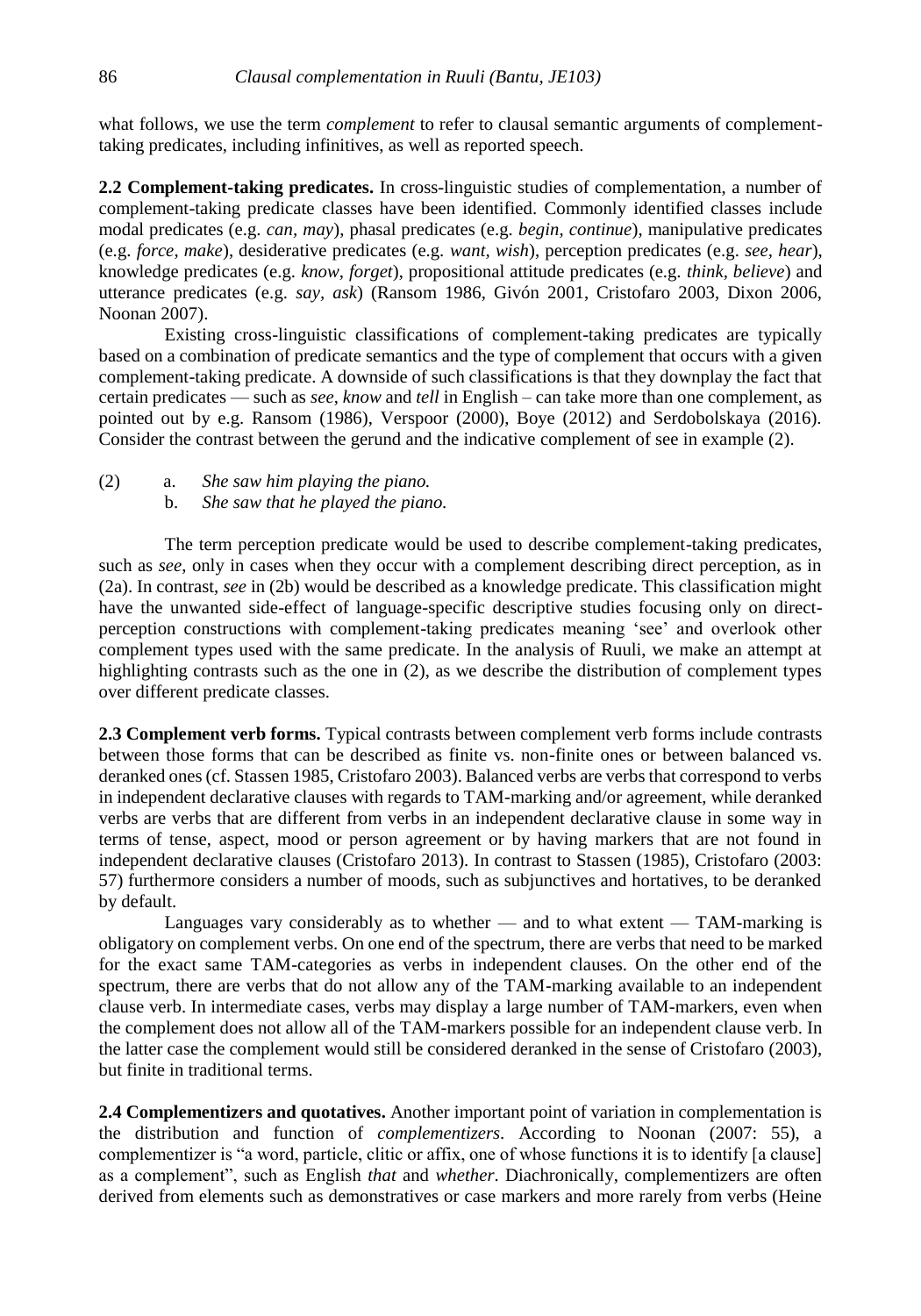& Kuteva 2002, Dixon 2006, Noonan 2007). In deviation from the cross-linguistic tendency, complementizers in Bantu languages are rather frequently derived from speech verbs but can also have other sources, such as personal pronouns (Kawasha 2007: 181).

While some languages have rich systems of complementizers expressing many different morphosyntactic and semantic features, other languages have few complementizers or lack them altogether. In addition to identifying a clause as a complement, complementizers may have additional semantic functions, for instance modal functions, indicating epistemic certainty or uncertainty (Frajzyngier 1995, Frajzyngier & Jasperson 1991), or the function of distinguishing between propositions (truth-valued meaning units) and states-of-affairs (non-truth valued meaning units) (Kehayov & Boye 2016a: 812–818, cf. Section 2.5).

The identification of complementizers in any individual language is complicated by the fact that a candidate for complementizer status might also function as e.g. a relativizer or adverbializer or it might be synchronically identifiable as an adverb, verb or noun (Kehayov & Boye 2016b: 83).

The term *quotative* rather than *complementizer* is sometimes encountered in analyses of complementation.<sup>2</sup> This term is often used for complementizers that introduce direct reported speech – probably motivated by the fact that within some analytical approaches to complementation, direct reported speech is not considered a type of complement. In languages with a complementizer that only occurs with direct reported speech introduced by an utterance predicate, this can make sense. However, if the so-called quotative is also found with other complement-taking predicate types and/or with indirect reported speech (or complements that do not report speech at all for that matter), the line between quotatives and complementizers begins to blur. As Güldemann (2008: 456) concludes, there is generally *"no principled distinction between a quotative and a complementizer"*. In the remaining part of the paper, we will use the term complementizer to cover a morpheme which as one of its functions introduces the following clause as a complement no matter whether the complement can be characterized as reported speech or not.

**2.5 Complement semantics**. A central motivation for complement contrasts, such as finiteness or balancing-deranking contrasts and complementizer contrasts, is the semantic contrast between states-of-affairs and propositions<sup>3</sup>. The contrast has traditionally been understood as a contrast between non-truth valued and truth-valued meaning units (but see Boye 2012 and the references therein for alternative cognitive-functional analyses). The terms states-of-affairs and propositions are also known as actions and facts (Lees 1960), second-order entities and third-order entities (Lyons 1977), and events and propositions (Palmer 1979, Perkins 1983). This distinction plays a central role in functional frameworks such as Functional Grammar (Hengeveld 1989) and has been shown to be analytically applicable to a number of genealogically unrelated languages across the world. Language-specific studies include analyses of clausal complementation in Mayan languages (e.g. Schüle 2000 on Akateko), Japanese and Korean (e.g. Horie 2000), Indo-European (e.g. Holvoet 2016 on Latvian), and Turkic languages (e.g. Rentzsch & Mitkovska 2017 on Balkan and Standard Turkish).

Examples (3)–(5) illustrate some morphosyntactic contrasts in English that have been linked to the semantic contrast between states-of-affairs and propositions. In (3a) *see* takes a finite complement and is used in the sense of acquisition of knowledge (also called *indirect perception*), while in (3b), *see* takes a non-finite complement and is used in the sense of direct/immediate perception. The complement in (3a) expresses a proposition, whereas the complement in (3b) expresses a state-of-affairs (Dik & Hengeveld 1991, Boye 2010).

 $\overline{a}$ 

 $2$  Note that the same term has also been used to describe items that are not complementizers, but rather reportive evidentials (also known as "hearsay-markers"), cf. Boye (2012: 20).

<sup>&</sup>lt;sup>3</sup> The role of the contrast between states-of-affairs and propositions in complement clause constructions crosslinguistically is extensively discussed in Sørensen (2018).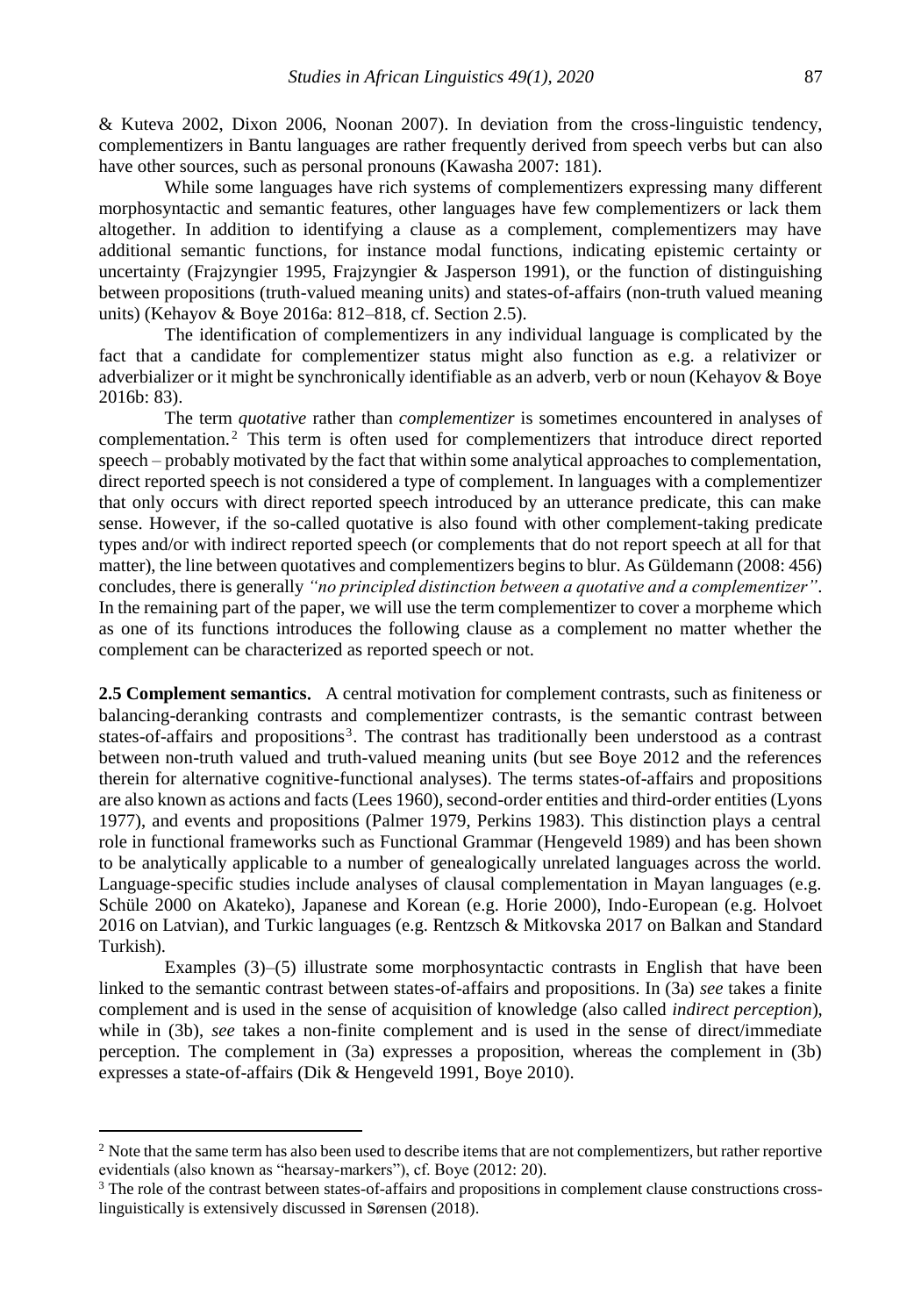(3) a. *She saw that he played the piano.* b. *She saw him playing the piano.*

In (4a), *know* has the sense of knowledge of information, which can be called epistemic knowledge, and the finite complement expresses a proposition, while in (4b), *know* has the sense of knowledge of how to do something, which can be called action knowledge, and occurs with a nonfinite complement expressing a state-of-affairs (cf. Sørensen & Boye 2015).

- (4) a. *She knows that he plays the piano.*
	- b. *She knows how to play the piano.*

In (5a), *tell* introduces a finite complement and is used to report on an assertion expressing a proposition, whereas in (5b), *tell* describes an order or request and occurs with a non-finite complement expressing a state-of-affairs.

(5) a. *She told him that they played the piano.* b. *She told him to play the piano*.

The English predicates *see*, *know* and *tell* all occur with both state-of-affairs and propositional complements, as exemplified in (3)–(5). However, in other languages that make a morphosyntactic distinction between states-of-affairs and propositions, complement-taking predicates need not be polyfunctional in this respect. Instead some languages employ different complement-taking predicates to introduce propositional and states-of-affairs complements. We will make reference to this distinction throughout the paper and in Section 5, as well as exemplify contrasts between states-of-affairs and propositions within different semantic classes of predicates.

Cross-linguistically there is a great deal of variation in the morphosyntactic properties of complement constructions and a given languages may employ several complementation strategies, each with its own semantic and distributional properties (Noonan 2007). On the other hand, there are also recurrent semantic patterns, such the contrast between states-of-affairs and the semantic classification of predicates, that have proven useful for the analysis of most languages.

## **3. Ruuli**

Ruuli (or Ruruuli-Runyala, JE103, ISO 639-3: ruc) is a Great Lakes Bantu language mainly spoken in the Nakasongola and Kayunga districts of central Uganda. Following Schoenbrun (1994), Hammarström et al. (2018) classify Ruuli as a West Nyanza/Rutara language of the Great Lakes Bantu group of languages. However, it should be noted that Schoenbrun's genealogical study did not include any data from Ruuli as there were none available at the time (Schoenbrun 1994: 118– 119).

The number of ethnic Baruuli and Banyara is around 237,000 according to the 2014 census (Uganda Bureau of Statistics 2016), but the actual number of Ruuli speakers is probably lower as the young population often does not speak the language (Nakayiza 2013). Most speakers of Ruuli are multilingual. In addition to often being fluent in Ganda (West Nyanza/North Nyanza, JE.15, the dominant language of the area) and English (the official language of instruction in Uganda), many speakers interviewed for the corpus used in the present study indicated that they also speak other, mostly Bantu languages of Uganda.

Ruuli is a typical Bantu language: The dominant constituent order is SVO. Nominal and verbal inflectional morphology is primarily prefixing. Nominal morphology is characterized by a system of noun class prefixes. Every noun in singular and plural is assigned to one of twenty noun classes numbered from 1 to 23. The class numbers correspond to the reconstructed Proto-Bantu classes with their respective noun prefixes and are used to label noun classes in all Bantu languages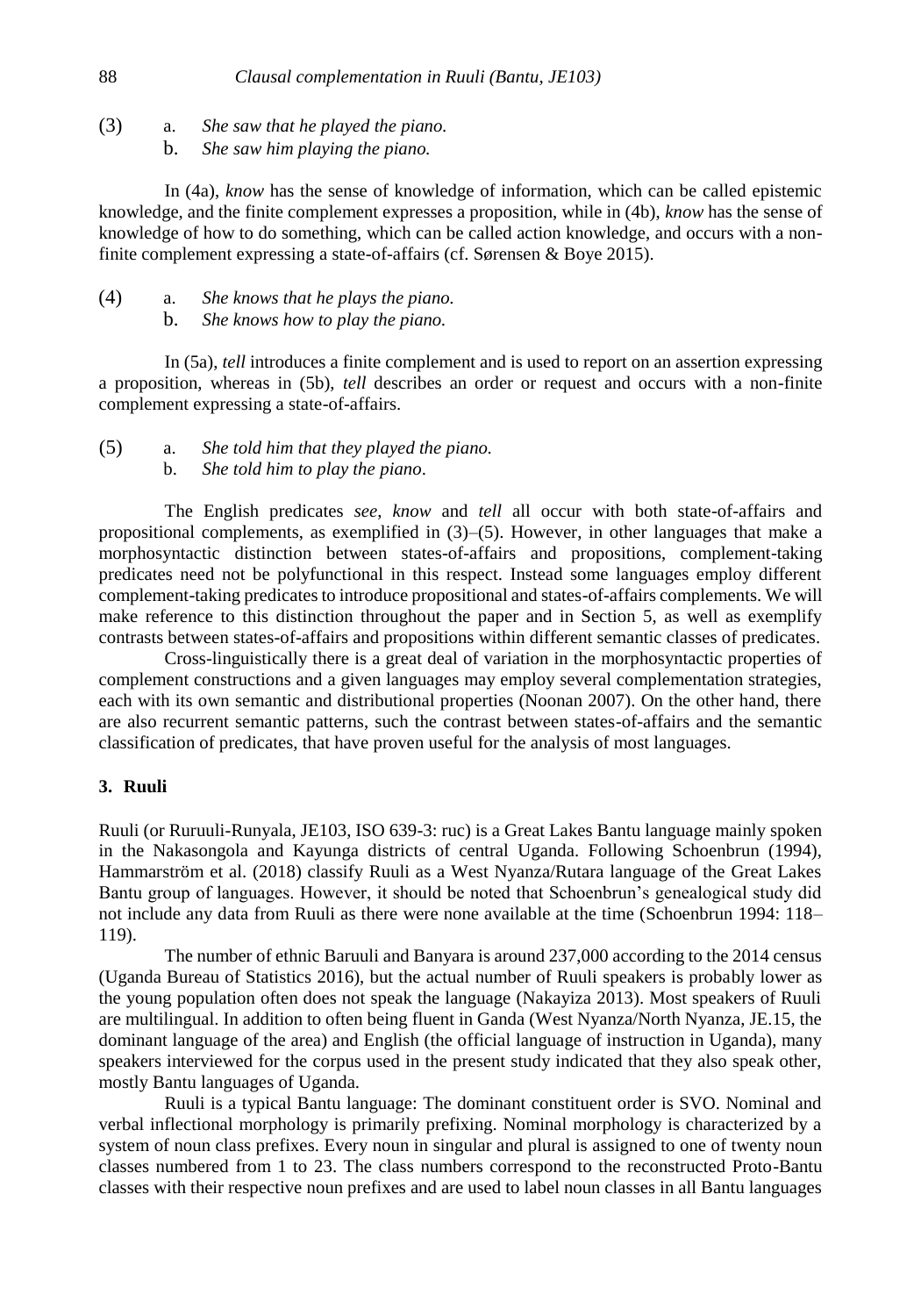(see Van de Velde 2019: 237–239 and the references therein). Most nouns have both singular and plural forms and these belong to two different noun classes. As in many other Bantu languages, the odd-numbered classes 1, 3, 5, 7, and 9 contain singular nouns and their corresponding plural forms usually belong to the evennumbered classes 2, 4, 6, 8, and 10, respectively. To enhance readability we do not segment nominal prefixes on nouns in the examples and indicate noun classes in brackets, as e.g. on *nkodoore* 'francolin(9)' in (6), which has a nasal prefix of class 9 realized here as *n*-.

The nominal class determines the shape of the agreement prefixes on dependents in a noun phrase, on the verb, as well as on a number of other constituents. We indicate the class agreement prefixes on dependents by segmenting them and providing the respective class number in Arabic numerals, as in the case of the object index *li-* '5o' on the verb in (7). We also use Arabic numerals to indicate person indexing on the verb and person information on pronouns. Notice that in these cases the Arabic numerals are always followed by the indication of number (sg or pl), for instance, both on the verb and the pronoun in (6). As in some Bantu languages, the noun-class prefixes in Ruuli are often preceded by another prefix – the so-called augment (cf. Van de Velde 2019: 247– 255). The verb in Ruuli has about nine prefix slots and five suffix slots (the final analysis of the verb morphology is still pending). The verb of an independent clause obligatorily indexes its subject, as in (6), as well as optionally its object, as in (7).

| (6) | nié | ńdyà                     | nkódóore     |
|-----|-----|--------------------------|--------------|
|     | nie | n-li-a                   | nkodoore     |
|     | 1s2 | 1sg <sub>S</sub> -eat-FV | francolin(9) |
|     |     | 'I eat a francolin.'     |              |

 $\overline{a}$ 

| (7) | nàyé | nié  | éísùmù                       | nàlìzwììrékù                            |
|-----|------|------|------------------------------|-----------------------------------------|
|     | nave | nie. | e-isumu                      | n-a-li-zw-iire=ku                       |
|     | but  |      | $1sg$ AUG-spear(5)           | $1$ sg-PST-50-leave-APPL.PFV= $17$ .LOC |
|     |      |      | 'But I abandoned the spear.' |                                         |

Like many other Bantu languages, Ruuli is a tonal language. At present, the tonal system of Ruuli is being investigated and many tonal processes pertaining to the level of word and phrase are still poorly understood and the relations between underlying and surface tone remain opaque in many cases. In what follows we indicate only surface tone in the first line of every example.<sup>4</sup> This line also captures some regular phonological alternations not represented in the second line which represents the underlying form and closely follows the accepted orthography.

The data used in the present study come from Witzlack-Makarevich et al.  $(2019)$ <sup>5</sup> Before the beginning of this project no description of Ruuli existed. As of May 2018 the corpus contained about 150,000 words of naturalistic speech (transcribed and translated). Further 50,000 were available from digitalized written resources produced by the speakers' community. We first sampled about 1,000 tokens of complementation by exhaustively identifying all potential complementation strategies and complement taking verbs in a number of texts. These 1,000 tokens were annotated for such variables as the presence and form of complementizers, polarity of the two clauses, the identity of subjects in the two clauses, the semantic class of the complement-taking predicates, etc. Once the major complement-taking predicates and complementation strategies were identified and an initial hypothesis about their distribution was made, we sampled further tokens (about 500) of less common complement-taking predicates and complementation strategies. These data were supplemented by focused elicitations carried out in June 2018.

<sup>4</sup> We are grateful to Anatole Jesero and Saudah Namyalo for reeliciting the examples used in this article and annotating surface tone.

<sup>&</sup>lt;sup>5</sup> The corpus collected within the project A comprehensive bilingual talking Luruuli/LunyaraEnglish dictionary with a descriptive basic grammar for language revitalisation and enhancement of mother-tongue based education (PI Saudah Namyalo, 2017–2020, funded by Volkswagen Foundation).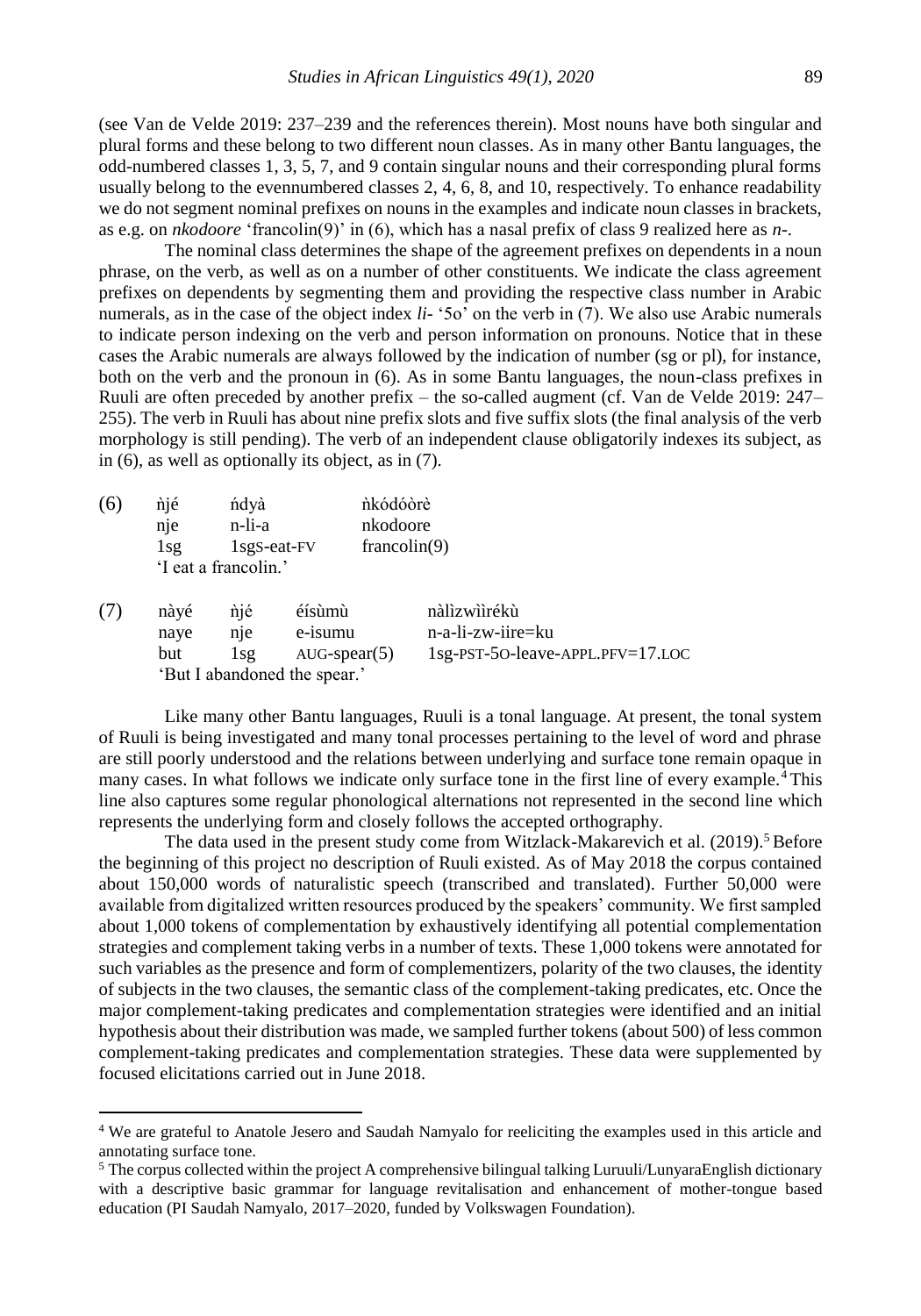# **4. Complementation in Ruuli**

In this section we will describe and exemplify the complement types found in Ruuli. There are three main complement types, given in (8).

- (8) Complement types
	- a. indicative complements (suffix -*a*)
	- b. subjunctive complements (suffix -*e*)
	- c. infinitive complements (class 15 prefix with the respective augment *(o)ku*-)

This distinction between indicative, subjunctive and infinitive complements is typical for Bantu languages and there is furthermore a strong tendency for it to be expressed in morphologically similar ways across individual languages (Myers 1975: 185), i.e. as affixes that are identical or nearidentical to  $-a$ ,  $-e$  and  $(o)ku$ - in Ruuli. In Ruuli the most frequent and versatile complement type is the infinitive, which occurs with all classes of complement-taking predicates except for perception predicates (see Section 5).

More diversity is found between individual Bantu languages when it comes to the form, distribution and function of complementizers. In Ruuli there are three major complementizers, given in (4). Complementizers mark indicative complements only.

- (9) Complementizers
	- a. *nti*
	- b. *oba*
	- c. *nga*

In sections 4.1–6.1 we consider each individual complement type and complementizer in turn. In Section 4.7 we furthermore consider an additional potential candidate for complementizer status, *ni.* Reported speech and another minor complementizer *mbu* will be considered in Section 5.9.

Complements generally follow the complement-taking predicate. However, on rare occasions, complements precede the complement-taking predicate, as in (10).

| (10) | tìbìkyátúkòlá                          | ńdówòòzá                   |  |  |  |
|------|----------------------------------------|----------------------------|--|--|--|
|      | ti-bi-kya-tu-kol-a                     | n-dowoz-a.                 |  |  |  |
|      | NEG-8S-PERS-1plO-work-FV               | 1sg <sub>S</sub> -think-FV |  |  |  |
|      | 'They no longer work for us, I think.' |                            |  |  |  |

In this case, however, *lowooz* 'think' is arguably a parenthetical verb rather than a complement-taking predicate, cf. the discussions of parentheticals vs. complement-taking predicates in Thompson (2002), Boye & Harder (2007) and Newmeyer (2015). Such constructions will therefore be exempt from our analysis of Ruuli complementation.

**4.1 Indicative complements.** The verb form in indicative complements corresponds to that of the verb in an independent declarative clause. The verb obligatorily indexes the subject and optionally the object and can occur with any TAM-categories the verb in an independent clause can occur with. It is negated in the same way verbs in independent clauses are negated. Indicative complements follow perception predicates, knowledge predicates, propositional attitude predicates and utterance predicates and can be marked by a complementizer (*nti*, *oba* or *nga*, cf. Sections 4.4, 4.5 and 4.6, respectively). Examples of indicative complements can be found throughout the article, e.g. (37b), (38), (43), and (58a).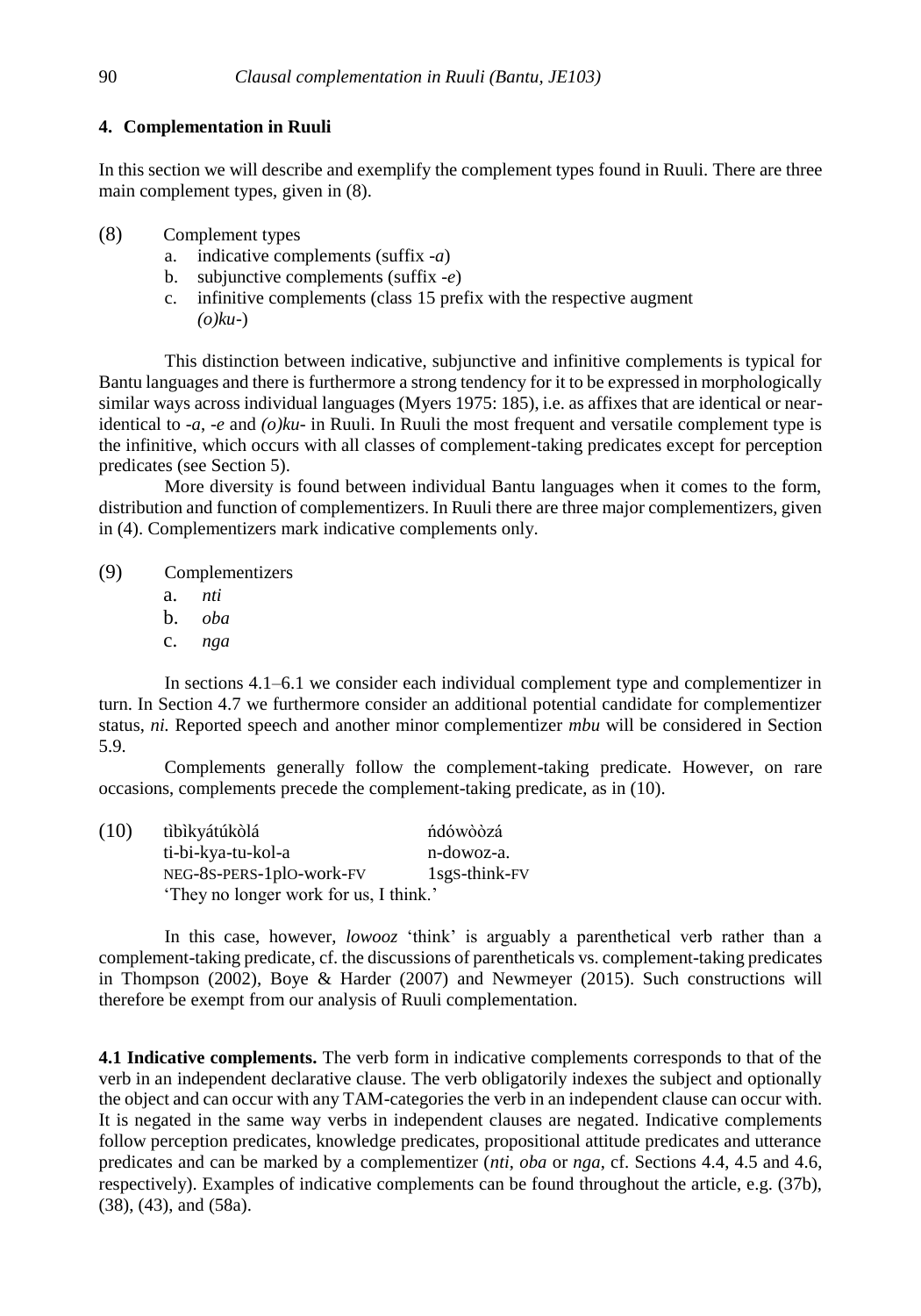4.2 **Subjunctive complements.** The subjunctive in Ruuli is formed by adding the suffix -*e* to a verb stem replacing the final vowel -*a*. Both the form and the function of this suffix are similar to the cognate ones in closely related Great Lakes Bantu languages (Nurse & Muzale 1999), as well as in many other Bantu languages (Nurse 2008: 44, 192). Final \**-e* has also been reconstructed for Proto-Bantu (Meussen 1967).

In Ruuli independent clauses the subjunctive is used to express hortative, optative and modal meanings, as in (11).

| (11) | a. | tùsómè <sup>↓</sup> syé    | ábáànà             |
|------|----|----------------------------|--------------------|
|      |    | tu-somesy-e                | a-baana            |
|      |    | 1plS-teach-SBJV            | $AUG$ -child $(2)$ |
|      |    | 'Let us educate children.' |                    |
|      | h. | ókátòndá                   | àtújù↓né           |
|      |    | o-Katonda                  | a-tu-jun-e         |
|      |    | $AUG-god(1)$               | 1S-1plO-help-SBJV  |
|      |    | 'May god help us.'         |                    |

 $\overline{a}$ 

Similarly to the finite indicative forms (Section 4.1) and in contrast to infinitives (Section 4.3), the subjunctive shows obligatory subject agreement, as in (4.2). In contrast to the finite forms, the subjunctive is not marked for either tense or aspect.

In complement constructions, the subjunctive is found with modals, desideratives and utterance predicates. Complements with subjunctive verbs are never marked by complementizers. Subjunctives occur both in same-subject (12a) and different-subject (12b) constructions.

| (12) | a. | òkùtáká                                           | ótééwó<br>tè                |                                 |                             | ólú <sup>↓</sup> kónkò |                |            |  |  |
|------|----|---------------------------------------------------|-----------------------------|---------------------------------|-----------------------------|------------------------|----------------|------------|--|--|
|      |    | o-tak-a                                           | te                          | $[o-ta-e=wo]$                   |                             |                        | o-lukonko]     |            |  |  |
|      |    | 2sgS-want-FV                                      | FOC                         |                                 | $2sgS$ -put-SBJV= $16$ .LOC |                        | $AUG-rift(11)$ |            |  |  |
|      |    |                                                   | 'You want to cause a rift.' |                                 |                             |                        |                |            |  |  |
|      | b. | ńkùtáká                                           | ań <sup>↓</sup> sémú        |                                 | yá                          | Búnyálà                |                | ébbé       |  |  |
|      |    | n-ku-tak-a                                        | [ansemu]                    |                                 | ya                          | Bunyala                |                | e-bba-e    |  |  |
|      |    | 1sgS-PROG-want-FV                                 | anthem(9)                   |                                 | 9.GEN                       | Bunyala(14)            |                | 9s-be-sbJV |  |  |
|      |    | $6^{\downarrow}$ mw                               |                             | lyáà <sup>↓</sup> mú<br>ísómérò |                             |                        |                |            |  |  |
|      |    | o-mu                                              | isomero                     | $1ya-amu$ ]                     |                             |                        |                |            |  |  |
|      |    | $AUG-18.LOC$                                      | school(5)                   |                                 | 5-2plposs                   |                        |                |            |  |  |
|      |    | 'I want the Bunyala anthem to be in your school.' |                             |                                 |                             |                        |                |            |  |  |

**4.3 Infinitive complements.** The infinitive is formed by adding the class 15 prefix *ku-* to the verb stem (followed by a final vowel). The class 15 infinitive morpheme \*ku is reconstructed for Proto-Bantu (see Nurse 2008: 141) and is found in many other Bantu languages, e.g. in the closely related Soga (Nabirye2016: 309) and Nkore-Kiga (Taylor1985: 20). The prefix *ku-* is realized as *kw-* when the following verb stem begins with a vowel.

In most instances, the respective augment prefix  $\varphi$ - precedes the class 15 prefix  $ku$ -, as with *o-ku-emb-a* 'to sing' in (13). The distribution of *ku-* vs. *o-ku-* cannot be described definitively as of now, but one generalization is worth noticing: With negated complement-taking predicates only *ku*occurs. However, when the complement-taking predicate is not negated, both *o-ku-* and *ku-* are possible.<sup>6</sup>

<sup>6</sup> This is different from some other Bantu languages, which reportedly show free variation between *o-ku* and *ku* infinitives. Describing Nkore-Kiga, for example, Taylor (1985: 28) notes that "[t]he form *ku* is normal, and *o-ku* gives a more general force".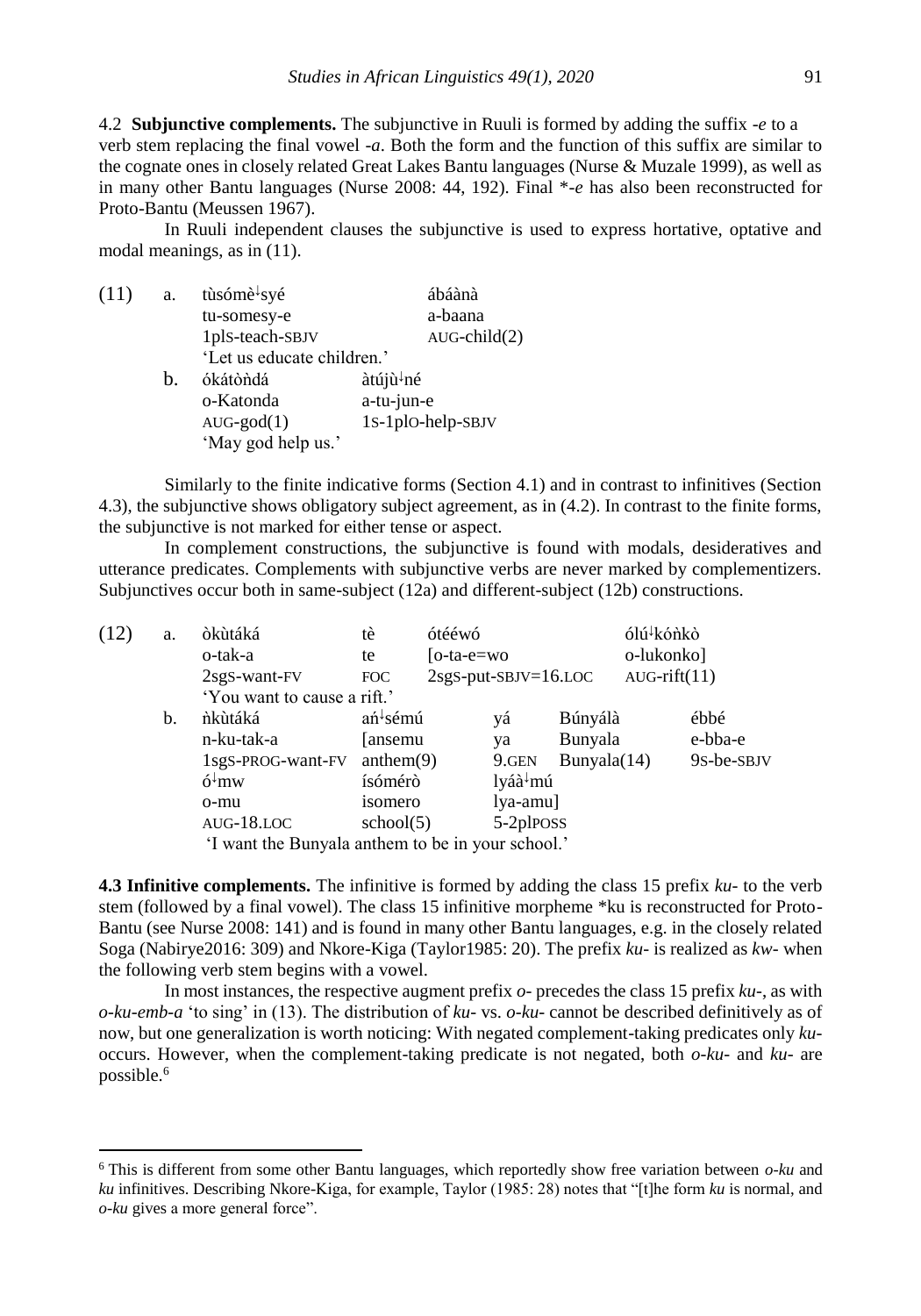| (13) | nyèndyá                     | mùnó                             | ókwém bá        |
|------|-----------------------------|----------------------------------|-----------------|
|      | n-endy-a                    | muno                             | $[o-ku$ -emb-a] |
|      | 1sgS-like-FV                | much                             | AUG-INF-sing-FV |
|      | 'I like to sing very much.' |                                  |                 |
| (14) | ábántú                      | tìbàkyáyé↓ńdyá                   | kúkòlà          |
|      | a-bantu                     | ti-ba-kya-endy-a                 | $[ku-kol-a]$    |
|      | $AUG\text{-person}(2)$      | NEG-2S-PERS-want-FV              | INF-work-FV     |
|      |                             | 'People no longer want to work.' |                 |
|      |                             |                                  |                 |

The infinitive does not show subject indexing and does not take any TAM marking. On the other hand, the infinitive can index objects, as well as take valency-changing affixes, as in (15). The infinitive can be negated with the prefix ta-. Additionally, instead of the regular class 15 prefix *ku*-, negative infinitives take class 14 prefix *bu*-, frequently accompanied by the respective augment *o-,* as in (16).

| (15) | nìbàtáká    | ókútùbàn <sup>↓</sup> dísyá                 | òkáwúmpúlì       |
|------|-------------|---------------------------------------------|------------------|
|      | ni-ba-tak-a | [o-ku-tu-band-isy-a]                        | 0-Kawumpuli      |
|      |             | NAR-2S-want-FV AUG-INF-1plO-worship-CAUS-FV | AUG-Kawumpuli(1) |
|      |             | 'They wanted to make us worship Kawumpuli.' |                  |
|      |             |                                             |                  |

| (16) | òmúsàìzà                              | àyíńzá        | óbú <sup>↓</sup> táléétàwò  | mùkàlì  |  |  |
|------|---------------------------------------|---------------|-----------------------------|---------|--|--|
|      | o-musaiza                             | a-yinz-a      | [o-bu-ta-leet-a=wo]         | mukali] |  |  |
|      | $AUG$ -man $(1)$                      | 1s-be.able-FV | AUG-INF-NEG-bring-FV=16.LOC | wife(1) |  |  |
|      | 'The man may not bring there a wife.' |               |                             |         |  |  |

The infinitive can follow all predicate types described in Section 5 below except for perception predicates, that is modals, phasals, desideratives, knowledge predicates, propositional attitude predicates, emotive predicates and utterance predicates. Infinitives are used exclusively to express states-of-affairs and occur both in same-subject and different-subject constructions, cf. Sections 5 and 6.

**4.4 Complementizer** *nti.* The most frequent complementizer in Ruuli is *nti*, which optionally marks indicative complements introduced by perception predicates, such as 'see', as in (17a), knowledge predicates, such as 'know', as in (18a), propositional attitude predicates, such as 'think', and utterance predicates, such as 'say'. The cognate form is used in similar contexts in the closely related Ganda (Ashton et al. 1954: 93) and Soga (Nabirye 2016: 390).

| (17) |    | Perception                                                                                                                                                                                  |                             |                               |                                                                         |                                             |  |  |
|------|----|---------------------------------------------------------------------------------------------------------------------------------------------------------------------------------------------|-----------------------------|-------------------------------|-------------------------------------------------------------------------|---------------------------------------------|--|--|
|      | a. | òkúbóná<br>o-ku-bon-a<br>2sgS-PROG-see-FV<br>'You see that we are not staying behind.'                                                                                                      | nti<br>[nti]<br><b>COMP</b> |                               | tètúkú <sup>↓</sup> sígálá<br>te-tu-ku-sigal-a<br>NEG-1plS-PROG-stay-FV | màbégáà<br>mabega]<br>back(6)               |  |  |
|      | b. | njè nkubóná<br>nje n-ku-bon-a<br>1sg 1sgS-PROG-see-FV every<br>ókúkìtàm <sup>↓</sup> búlyà<br>o-ku-ki-tambuly-a]<br>AUG-INF-70-perform-FV<br>'I see (that) a child can perform everything.' | bùlí<br>[buli               | kímù<br>kimwei<br>thing $(7)$ | ómwáànà<br>o-mwana<br>$AUG$ -child $(1)$                                | àkúsóbólá<br>a-ku-sobol-a<br>1s-PROG-can-FV |  |  |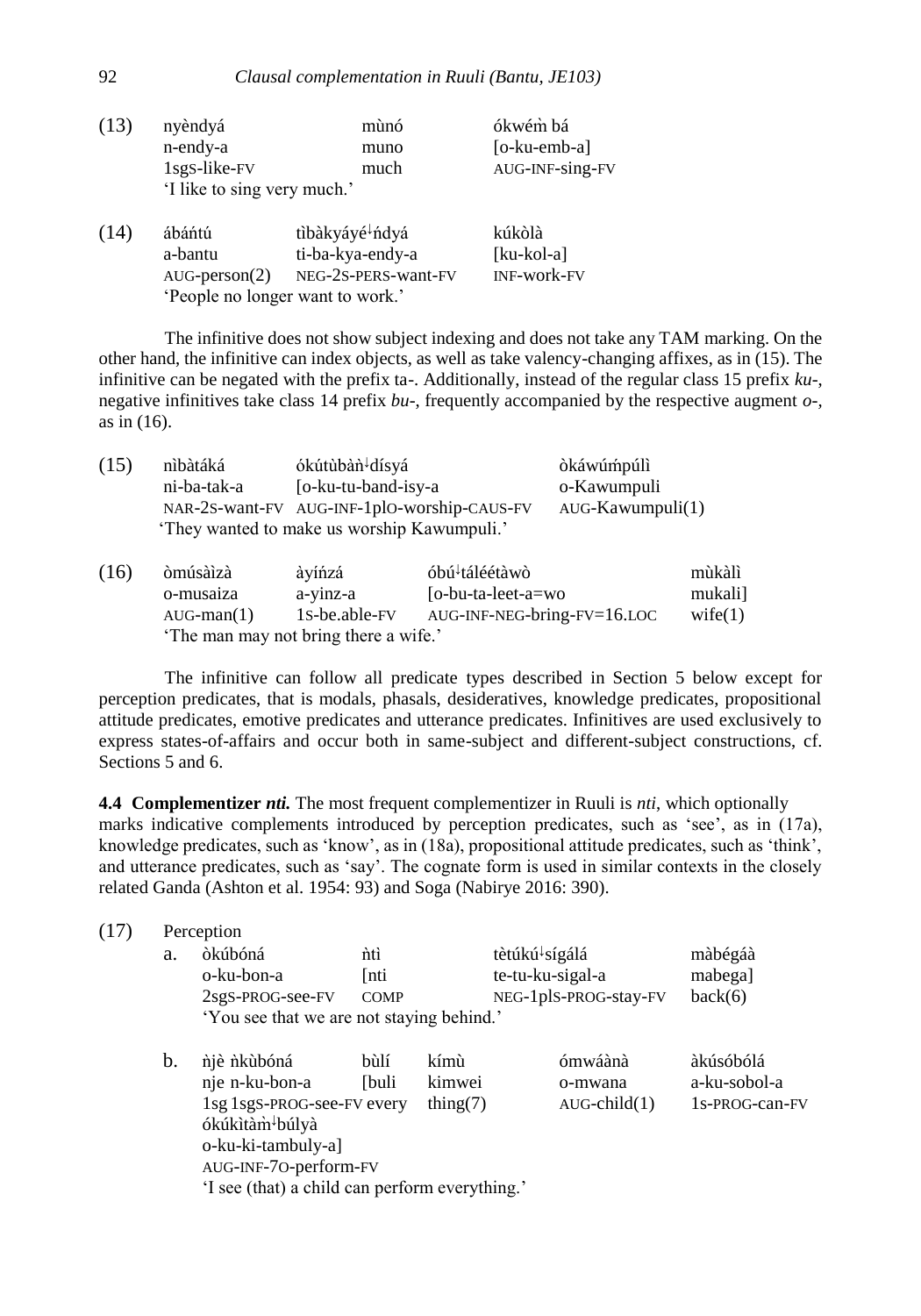(18) Knowledge

| a. | òmáíté                                           | $n$ ty $\acute{e}$ |              | íbbáàlè tùtándíkíré                                          | ó <sup>↓</sup> kúsò <sup>↓</sup> mésyá |
|----|--------------------------------------------------|--------------------|--------------|--------------------------------------------------------------|----------------------------------------|
|    | o-maite                                          | <b>Inti</b>        | $^{\circ}$ e | Ibbaale tu-tandik-ire                                        | o-ku-somesy-a                          |
|    | 2sgS-know.PFV COMP 23.LOC Ibbaale 1plS-start-PFV |                    |              |                                                              | AUG-INF-teach-FV                       |
|    | ábáànà                                           |                    |              |                                                              |                                        |
|    | a-baana]                                         |                    |              |                                                              |                                        |
|    | $AUG$ -child $(2)$                               |                    |              |                                                              |                                        |
|    |                                                  |                    |              | 'Do you know that we started educating children at Ibbaale?' |                                        |
|    |                                                  |                    |              |                                                              |                                        |

b. òmáíté vééná á<sup>l</sup>yéńdyá ókwíìzùkìryá o-maite [ye-ena a-endy-a o-ku-yizukiry-a] 2sgS-know.PFV 2-ADD.FOC 2S-need-FV AUG-INF-be.reminded-FV 'You know (that) he also needs to be reminded.'

The presence of *nti* does not appear to be correlated with any semantic contrast, nor does *nti* disambiguate direct reported speech from indirect reported speech (cf. Section 5.9): *nti* is equally optional with indirect reported speech, as shown in (19a), and with direct reported speech, as in (19b).

| (19) | a. | nàkóbá<br>ni-a-kob-a<br>NAR-1S-say-FV   | bábígùù <sup>↓</sup> ré<br>[ba-bi-gul-ire] | mpánì<br>mpani<br>2s-80-buy-PFV<br>here      |             |                     |
|------|----|-----------------------------------------|--------------------------------------------|----------------------------------------------|-------------|---------------------|
|      |    | 'He said (that) they bought them here.' |                                            |                                              |             |                     |
|      | b. | mbísímóólà                              | iswè                                       | bààtùlèètèré                                 | òkùkólá     | $\frac{1}{2}$ séntè |
|      |    | ni-bi-simool-a                          | <i>swe</i>                                 | ba-a-tu-leet-ire                             | ku-kol-a    | sentel              |
|      |    | NAR-8S-say-FV                           | 1PL                                        | $2s$ -PST-1plO-bring-PFV                     | INF-make-FV | money(9)            |
|      |    |                                         |                                            | 'They said, "We were brought to make money." |             |                     |

In addition to its use as a complementizer, *nti* can be used as a quotative particle independent of the presence of a matrix predicate, which serves to present a word as a direct quote in (20).

 $(20)$   $\hat{n}$ tì bbé nti bbe QUOT no '(She answered) "No."'

**4.5 Complementizer** *oba.* A less frequent complementizer is *oba*. It marks indicative complements and expresses doubt towards the proposition, as in (21). This morpheme is otherwise used with the meaning 'or' to coordinate two noun phrases, verbs, and other units of the same type.

| (21) | tìmmá fté,                       | òbá          | ∤kíkólá    |
|------|----------------------------------|--------------|------------|
|      | ti-n-maite                       | <b>S</b> oba | ki-kola]   |
|      | NEG-1sgS-know.PFV                | <b>COMP</b>  | 7S-work-FV |
|      | 'I don't know whether it works.' |              |            |

*Oba* is also used for indirect reports of polar questions, as illustrated in (52) in Section 5.9.

**4.6 Complementizer** *nga.* Another less frequent complementizer is *nga*. The cognate form is reported to have a similar function in a number of related languages, see Kimenyi (2018).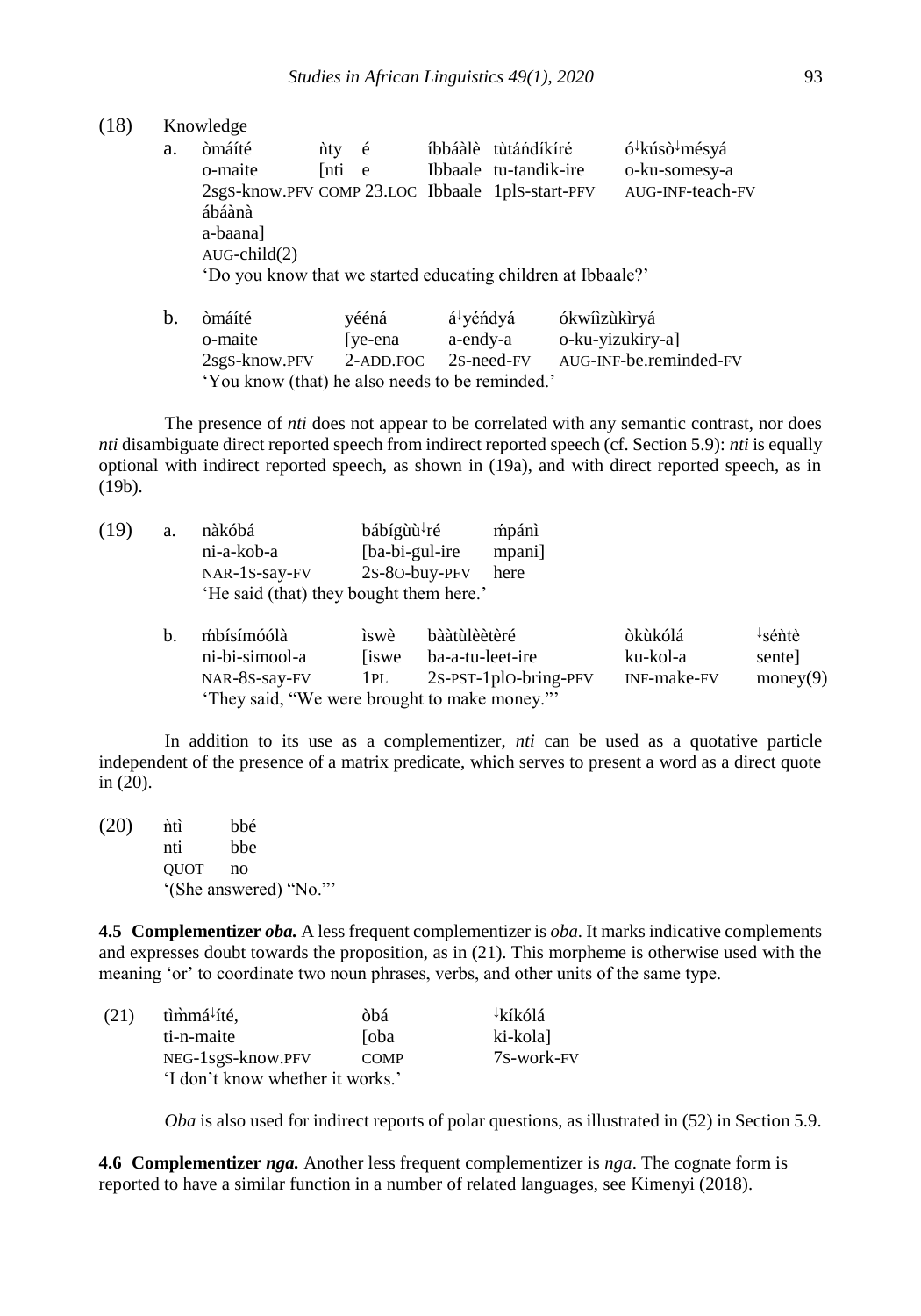| (22) | ábáànà                                   | òìzà          | kùbóná     | ngà         | bákwíì <sup>↓</sup> kírízà |  |  |
|------|------------------------------------------|---------------|------------|-------------|----------------------------|--|--|
|      | a-baana                                  | $o$ -iz-a     | ku-bon-a   | nga         | ba-ku-ikiriz-al            |  |  |
|      | $AUG$ -child $(2)$                       | $2sgS-AUX-FV$ | INF-see-FV | <b>COMP</b> | 2s-2sgo-believe-FV         |  |  |
|      | 'You will see the children believe you.' |               |            |             |                            |  |  |

As a complementizer, *nga* is used only with perception predicates *wuur* 'hear' and *bon* 'see', as well as with a single phasal predicate *sigal* 'continue, remain'. The semantics of the complementizer *nga* is not yet clear to us, but possible semantic motivations for the distribution will be discussed in Sections 5.2 on phasal predicates and 5.5 on perception predicates.

In addition to its use as a complementizer, as in (22), *nga* is frequently used as a temporal conjunction 'while, when', as in (23) (see also Nabirye 2016: 390–391 on the use of the cognate form in the closely related Soga with a similar range of functions).

| (23) | nàsòmèré                             | ngà         | nkváli       | mùtó    |
|------|--------------------------------------|-------------|--------------|---------|
|      | n-a-som-ere                          | nga         | n-kya-li     | mu-to   |
|      | $1$ sgS-PST-study-PFV                | <b>CONJ</b> | 1sgS-PERS-be | 1-young |
|      | 'I studied, when I was still young.' |             |              |         |

**4.7 Other complementizers.** In addition to *nti*, *oba* and *nga*, there are a few other less frequent complementizers, which need further study. One of them is *ni*, which is primarily used as the temporal ('when') and conditional ('if') conjunction. We have found examples of *ni* occurring with the verbs *bon* 'see' and *izukir* 'remember', as in (24) and (25).

| (24) | wábwóíné     |                   | ↓ní         | búkwém <sup>↓</sup> bá                                                        | $6$ lúlì mì | lwáà <sup>↓</sup> bwé           |
|------|--------------|-------------------|-------------|-------------------------------------------------------------------------------|-------------|---------------------------------|
|      | o-a-bwon-ire |                   | ∫ni         | bu-ku-emb-a                                                                   | o-lulimi    | lwa-abwe                        |
|      |              | 2sgS-PST-watch-FV |             | 14S-PROG-sing-FV                                                              |             | $AUG$ -language $(11)11$ -2POSS |
|      | òlwà         | bùnyàlá           |             |                                                                               |             |                                 |
|      | o-lwa        | <b>Bunyala</b>    |             |                                                                               |             |                                 |
|      | $AUG-11.GEN$ |                   | Bunyala(14) |                                                                               |             |                                 |
|      |              |                   |             | 'Did you see how $[=when]$ they <sup>7</sup> sang their language of Bunyala?' |             |                                 |

| (25) | ìzúkí <sup>↓</sup> rá                        | ní | twàìrùkìré                                                  | ókú  | làngò èè <sup>↓</sup> yó |  |
|------|----------------------------------------------|----|-------------------------------------------------------------|------|--------------------------|--|
|      | izukir-a                                     |    | Ini tu-a-iruk-ir-ire                                        | o-ku | Lango eyo]               |  |
|      |                                              |    | remember-FV COMP 1pls-PST-run-APPL-PFV AUG-17.LOC Lango MED |      |                          |  |
|      | 'Remember how [=when] we ran to that Lango.' |    |                                                             |      |                          |  |

Another very infrequent and initially overlooked complementizer is the complementizer *mbu* used exclusively with reported speech, as in (26). The complementizer *mbu* occurs with statements only and never with questions or commands. On the basis of about two dozens available examples, it seems to have a speaker-evaluative meaning: the current speaker gives an evaluation about the discourse of another speaker (or much less frequently for self-quotation) ranging from uncertainty or hesitation to disbelief or doubt of the authenticity of the reported message. Similar constructions are discussed in Spronck (2012: 79) as "quotative-with-dubitative construction".

| (26) | Nave | abandi                | ba-kob-a | mbu         | oBunyala  | bwaikanga                        |
|------|------|-----------------------|----------|-------------|-----------|----------------------------------|
|      | naye | a-ba-ndi              | ba-kob-a | <b>Imbu</b> | o-Bunyala | bu-a-ikang-a                     |
|      | but  | AUG-2-other 2S-say-FV |          | <b>COMP</b> |           | AUG-Bunyala(14) 14S-PST-reach-FV |

<sup>7</sup> The subject index of class 14 on the verb refers to 'children' and class 14 is used here in its diminutive function. The noun for 'children' otherwise belongs to class 2 and the agreement in this class appear on the possessive pronoun *lwaabwe* 'their'.

 $\overline{a}$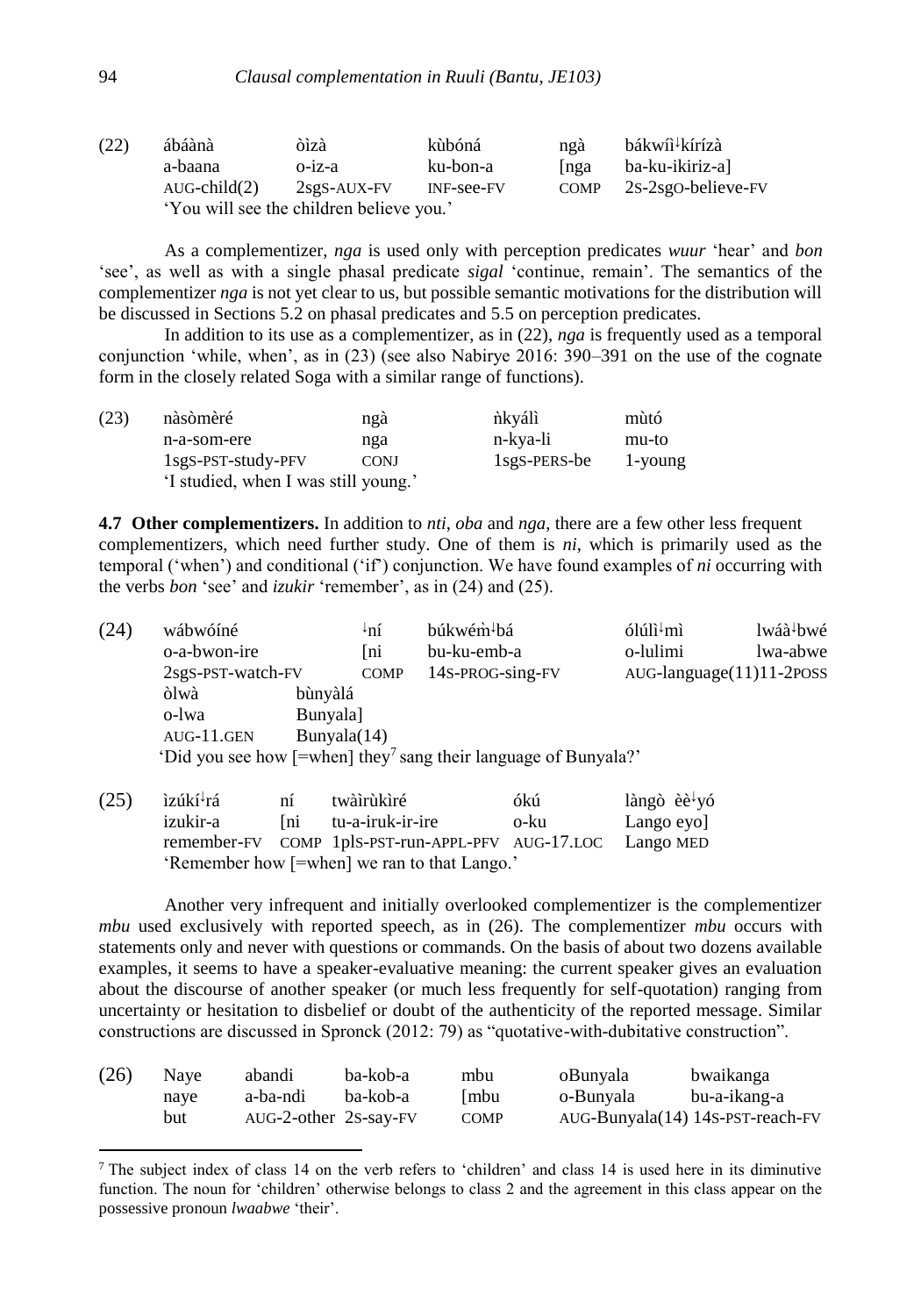| oku        | Nammanye.                                                            |
|------------|----------------------------------------------------------------------|
| o-ku       | Nammanye                                                             |
| aug-17.loc | Nammanve(9)                                                          |
|            | 'But others say that the Bunyala reached Nammanve.' (written corpus) |

*Mbu* can also be used as a quotative particle without any complement-taking predicates to introduce reported speech with the respective speaker-evaluative meaning, as in (27) (see Section 2.4 on the connection between complementizers and quotatives, see also Section 4.4 on how *nti* is used as a quotative).

(27) Abanyala abasookere balumire mbu ensika a-Banyala a-ba-sook-ere ba-lum-ire mbu e-nsika AUG-Banyala(2) REL-2S-be.first-PFV 2S-farm-PFV QUOT AUG-hoe(10) bazitwoire Chope. ba-zi-two-ire Chope 2S-10O-get-PFV Chope(1) 'The first Banyala did farming and (it is said that allegedly) they got the hoes from Chope.' (written corpus)

A cognate complementizer *mbu* with a similar distribution is reported for the closelyrelated Ganda. Murphy (1972: 332) defined it as a conjunction used "to introduce reported speech *that*, *namely*. It is similar in function to *nti* but implies doubt and uncertainty".

## **5. Complement-taking predicates and complement semantics**

 $\overline{a}$ 

Below, we will discuss a number of complement-taking predicate classes and describe the distributional variation of complements within each class. The point of departure for the analysis of Ruuli were the classes of complement-taking predicates defined in Cristofaro (2003). However, it should be noted that we work with slightly different definitions of specifically modal, manipulative, perception, knowledge, and utterance predicates. We choose not to place complement-taking predicates occurring with several complement types in more than one category. Thus, Section 5.5 labeled perception predicates, for example, covers all constructions with complement-taking predicates that describe perception such as bon 'see' in constructions that describe 'direct perception' (*I saw him leave*), as well as constructions that describe 'indirect perception' (*I saw that he left)* In this way, we wish to display the versatility of individual complement-taking predicates, as well as systematically discuss the prevalence of contrasts between states-of-affairs and propositions in Ruuli complementation.

**5.1 Modals.** Modal predicates have meanings such as 'may' and 'can' and describe likelihood, possibility, ability, permission and obligation (Palmer 2001: 33). We follow Van der Auwera & Plungian (1998) and distinguish two major types of modal expression, viz. possibility and necessity, as well as four modality domains, viz. participant-internal modality, participant-external modality with a subtype of deontic modality, as well as epistemic modality.

In Ruuli at least six different verbs are regularly used as modal predicates. Some of these verbs are attested in other West Nyanza languages with similar meanings (see e.g. Nabirye 2016: 313, Kawalya et al. 2018). Possibility is expressed in Ruuli by the modal verbs *sobol* and *yinz*<sup>8</sup> both

<sup>8</sup> Kawalya et al. (2018) claim that the verb *yinz* is only attested in North Nyanza languages and is not found in Rutara, the branch of West Nyanza to which Ruuli belongs. However, Ruuli data, which were not available to the authors of that paper, contradict this claim.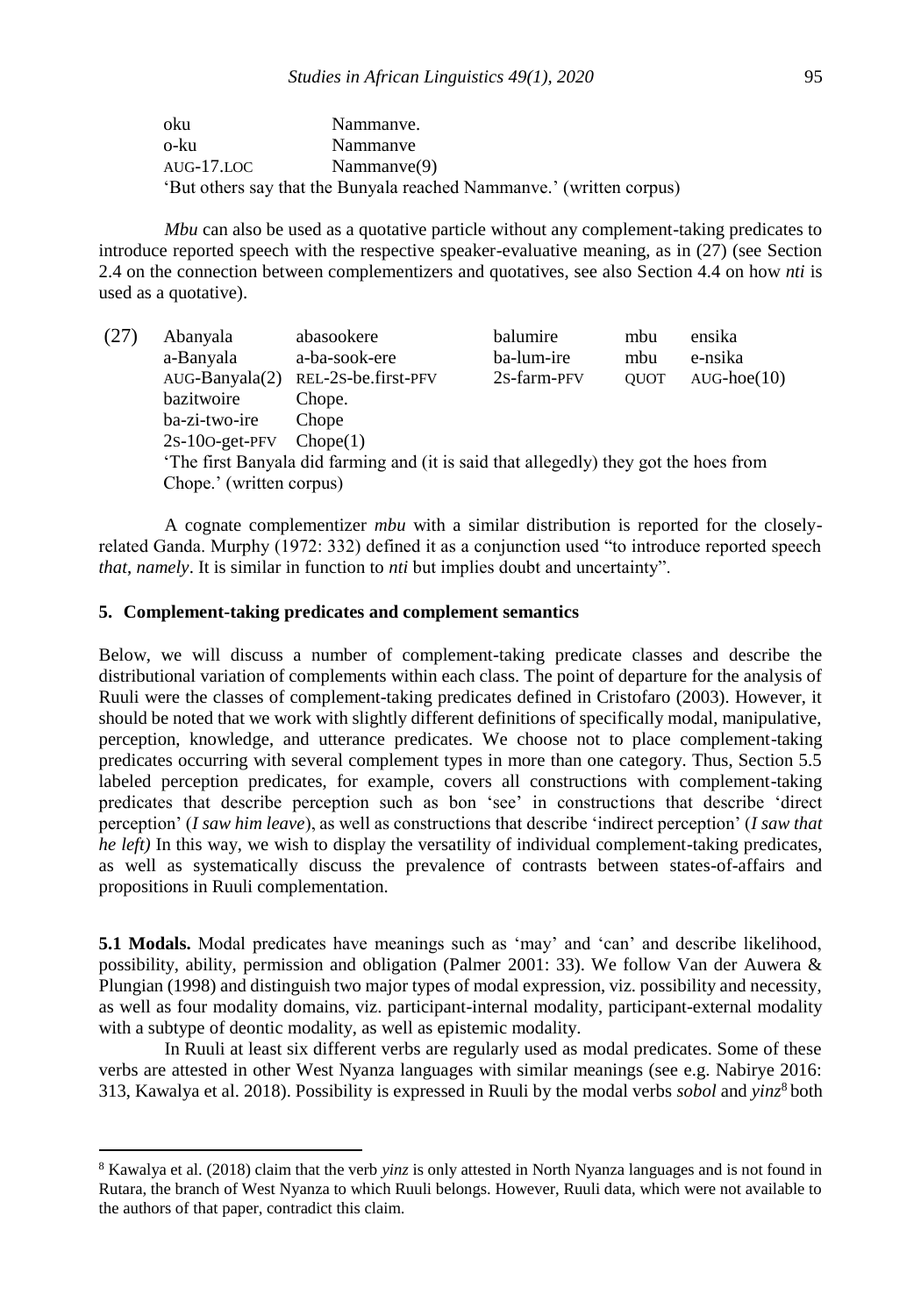translated as 'can, may, be able'. These two verbs can express all possibility domains: participantinternal possibility, as in (28a) and (17b), non-deontic participant-external possibility, deontic participant-external possibility, as well as epistemic possibility, as in (28b).

| (28) | a. | nsóbólá<br>n-sobola<br>1sgS-can-FV AUG-INF-serve-FV<br>'I can serve a person a meal'      | ókúsò <sup>↓</sup> sóótóórà | [o-ku-sosootoor-a                        |            | òmúńtw<br>o-muntu<br>$AUG\text{-person}(1)$         | ékííbúlò<br>e-kiibulo]<br>$AUG$ -meal $(7)$ |                                   |
|------|----|-------------------------------------------------------------------------------------------|-----------------------------|------------------------------------------|------------|-----------------------------------------------------|---------------------------------------------|-----------------------------------|
|      | b. | òbà<br>oba<br>perhaps<br>ókúbbáàyókù<br>[o-ku-bba-a=yo=ku]<br>$AUG-INF-be-FV=23LOC=17LOC$ | é<br>e<br>$23.$ LOC         | kí <sup>↓</sup> dérà<br>Kidera<br>Kidera | évó<br>evo | òmú<br>o-mu<br>there $\text{AUG-18.LOC}$ market(12) | kátálè<br>katale                            | gàyíńzá<br>ga-yinz-a<br>6S-can-FV |
|      |    | 'There may be some (spears to buy) at Kidera in the market.'                              |                             |                                          |            |                                                     |                                             |                                   |

Necessity is expressed by the modal verbs  $\lim_{n \to \infty} \frac{d}{dx}$  both translated as 'must, have to'. Both these verbs are used to express deontic (29a) and non-deontic participant-external necessity. Only *teek(w)* is found in our corpus to express epistemic necessity, as in (29b).

| (29 | a. | òlìnà                              | kùsálá                  | mùsààyì    |             |
|-----|----|------------------------------------|-------------------------|------------|-------------|
|     |    | o-lin-a                            | [ku-sal-a               | musaayi]   |             |
|     |    | 2sgS-have.to-FV                    | INF-sacrifice-FV        | blood(3)   |             |
|     |    | 'You have to sacrifice blood.'     |                         |            |             |
|     | b. | kàtééká                            | ókú <sup>↓</sup> bbáàmú | òmú        | kídóńdóórò  |
|     |    | ka-teek-a                          | [o-ku-bba-a=mu          | o-mu       | kidondooro] |
|     |    | 12s-must-FV                        | $AUG-INF-be-FV=18.LOC$  | AUG-18.LOC | granary(7)  |
|     |    | 'It must be there in the granary.' |                         |            |             |

All the modal verbs discussed above occur exclusively with infinitive complements (introduced in Section 4.3).

To express participant-internal necessity the verb *endy* and occasionally *tak* are used. However, in most cases these two verbs are used with the meaning 'want' and in this meaning they take both infinitive and subjunctive complements primarily conditioned by whether the subject of the matrix clause and the complement verb are identical (see Section 5.4). In their modal meaning, they primarily also allow for these two complementation strategies under the same conditions.

With the same subject in the two clauses we find an infinitive complement, as in (30a), whereas with different subjects the subjunctive is used, as in (30b). In addition to these two verbs, the corpus contains a few tokens of the verb *etaag* 'need', which is also used to express participantinternal necessity. Cognates of this verb are found in a number of closely related languages (see e.g. Nabirye 2016:313, Kawalya et al. 2018).

| (30) | a. | nkwèndyá           | kútà <sup>↓</sup> nákà |
|------|----|--------------------|------------------------|
|      |    | n-ku-endy-a        | [ku-tanak-a]           |
|      |    | 1sgS-PROG-need-FV  | INF-vomit-FV           |
|      |    | 'I need to vomit.' |                        |

 $\overline{a}$ 

Though the possibility of a borrowing from the dominant Ganda cannot be excluded, the verb *yinz* is frequently used in the corpus and occurs in a wide array of contexts building an integral part of Ruuli grammar.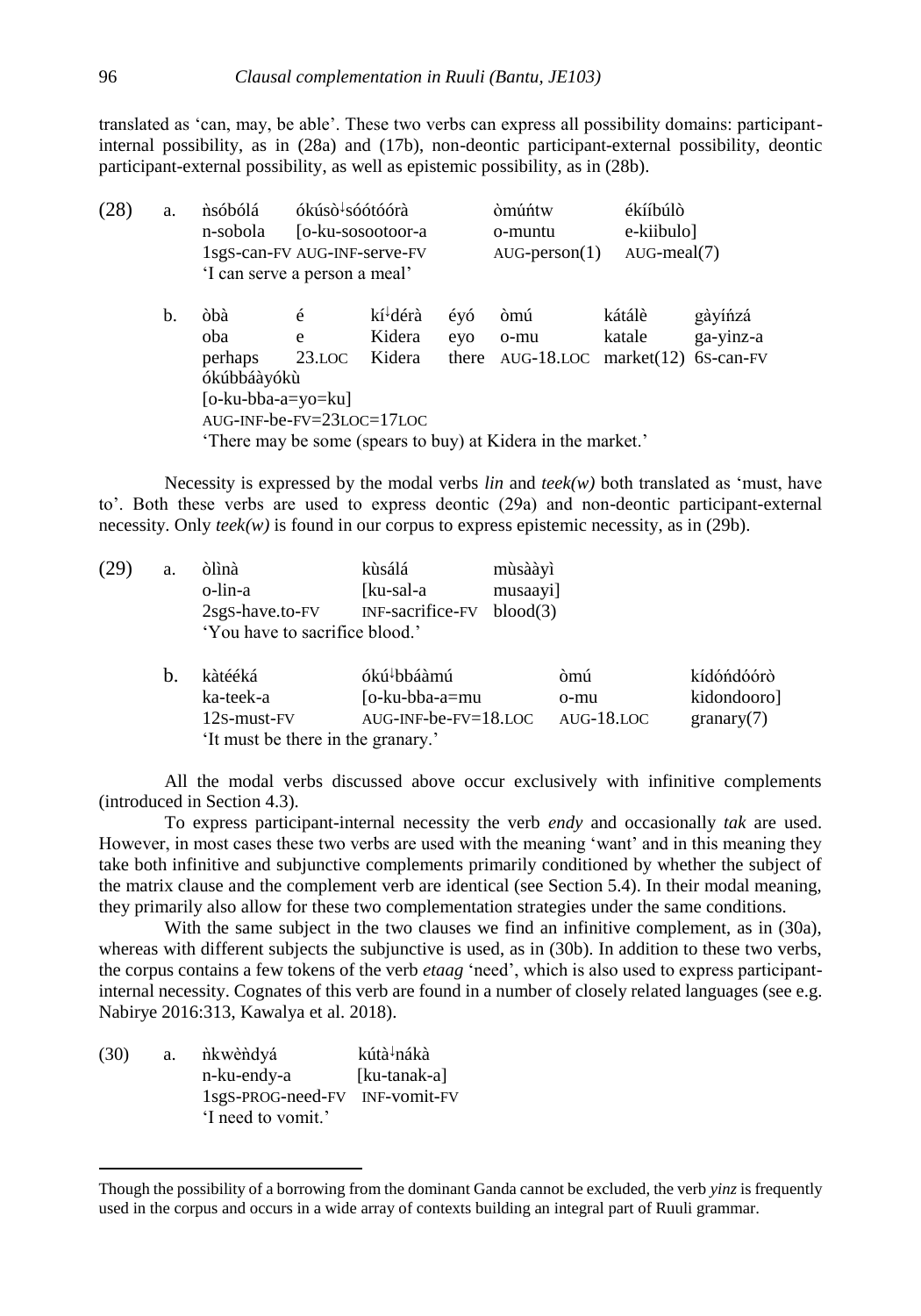| b. | ňkwèndyá                            | àtújù↓né       |  |  |
|----|-------------------------------------|----------------|--|--|
|    | n-ku-endy-a                         | $[a-tu-jun-e]$ |  |  |
|    | 1sgS-PROG-need-FV 1S-1plO-help-SBJV |                |  |  |
|    | 'I need him to help us.'            |                |  |  |

Of the verbs discussed above, only some are also found as lexical verbs taking nominal objects. *Sobol* has the meaning 'manage smth./smb.' when used as the main verb, *eetag* is used as 'need smth.', *lin* is common as 'have smth./smb.', *tak* and *endy* both meaning 'want smth./smb.',

**5.2 Phasals.** Phasal predicates are predicates that describe the beginning, continuation or end of an event. There are at least five phasal predicates in Ruuli: *tandik* 'start/begin', *mal* 'finish', *lek* 'stop/leave', *onger* 'continue' and *sigal* 'remain, continue'.

Phasal predicates are primarily used with infinitives, as in (31).

| (31) | a. | bàtándíkíré ókùtù <sup>l</sup> búlyábúlyà |                         |
|------|----|-------------------------------------------|-------------------------|
|      |    | ba-tandik-ire                             | [o-ku-tu-bulyabuly-a]   |
|      |    | 2S-start-PFV                              | AUG-INF-1plO-confuse-FV |
|      |    | 'They started confusing us.'              |                         |

| b. | nì   | ntándíká                 | ò <sup>↓</sup> kúbínà |
|----|------|--------------------------|-----------------------|
|    | nı   | n-tandik-a               | $[o-ku-bin-a]$        |
|    | when | 1sgS-start-FV            | AUG-INF-dance-FV      |
|    |      | 'When I start dancing, ' |                       |

In contrast to other phasal predicates *sigal* 'remain, continue' prefers a different construction, namely a complement marked by the complementizer *nga* presented in Section 4.6, as in (32). The complementizer *nga* is otherwise only found with perception predicates (cf. Section 5.5).

| (32) | a. | ninsíga <sup>1</sup> lá     | ngà         | $n\grave{e}e^{\downarrow}$ gómbà |                          |
|------|----|-----------------------------|-------------|----------------------------------|--------------------------|
|      |    | ni-n-sigal-a                | [nga        | n-eegomb-a]                      |                          |
|      |    | NAR-1sgS-remain-FV COMP     |             | 1sgS-admire-FV                   |                          |
|      |    | 'I was left admiring.'      |             |                                  |                          |
|      | b. | bààsìgàiré                  | ngà         | bàìzá                            | ókúń <sup>↓</sup> syóómà |
|      |    | ba-sigal-ire                | nga         | ba-iz-a                          | o-ku-n-syom-a]           |
|      |    | 2s-remain-PFV               | <b>COMP</b> | 2S-AUX-FV                        | AUG-INF-1sgO-hire-FV     |
|      |    | 'They could still hire me.' |             |                                  |                          |

**5.3 Manipulatives.** Manipulative predicates are predicates with meanings such as 'make' and 'force'. They describe the coercion of a participant into carrying out an action. Ruuli appears to lack specialized manipulative predicates like English *force* or *prevent*. Functions of constructions with these kinds of complement-taking predicates are primarily carried out by the morphological causative constructions, i.e. by using verbs with the dedicated causative suffix, as in (15) and (41a). The best candidate for a manipulative predicate in Ruuli is *yamb* 'help', as in (33), which occurs with infinitive complements. Note also that it is possible to use utterance predicates in a manipulative sense as described in Section 5.9.

| (33) | tú <sup>↓</sup> báyámbá | ókúlìmá                                         | èmwàànì                 |
|------|-------------------------|-------------------------------------------------|-------------------------|
|      | tu-ba-yamb-a            | [o-ku-lim-a                                     | e-mwani                 |
|      | $1$ pls-20-help- $FV$   | AUG-INF-cultivate-FV                            | $AUG\text{-coffee}(10)$ |
|      |                         | 'We help them to cultivate coffee plantations.' |                         |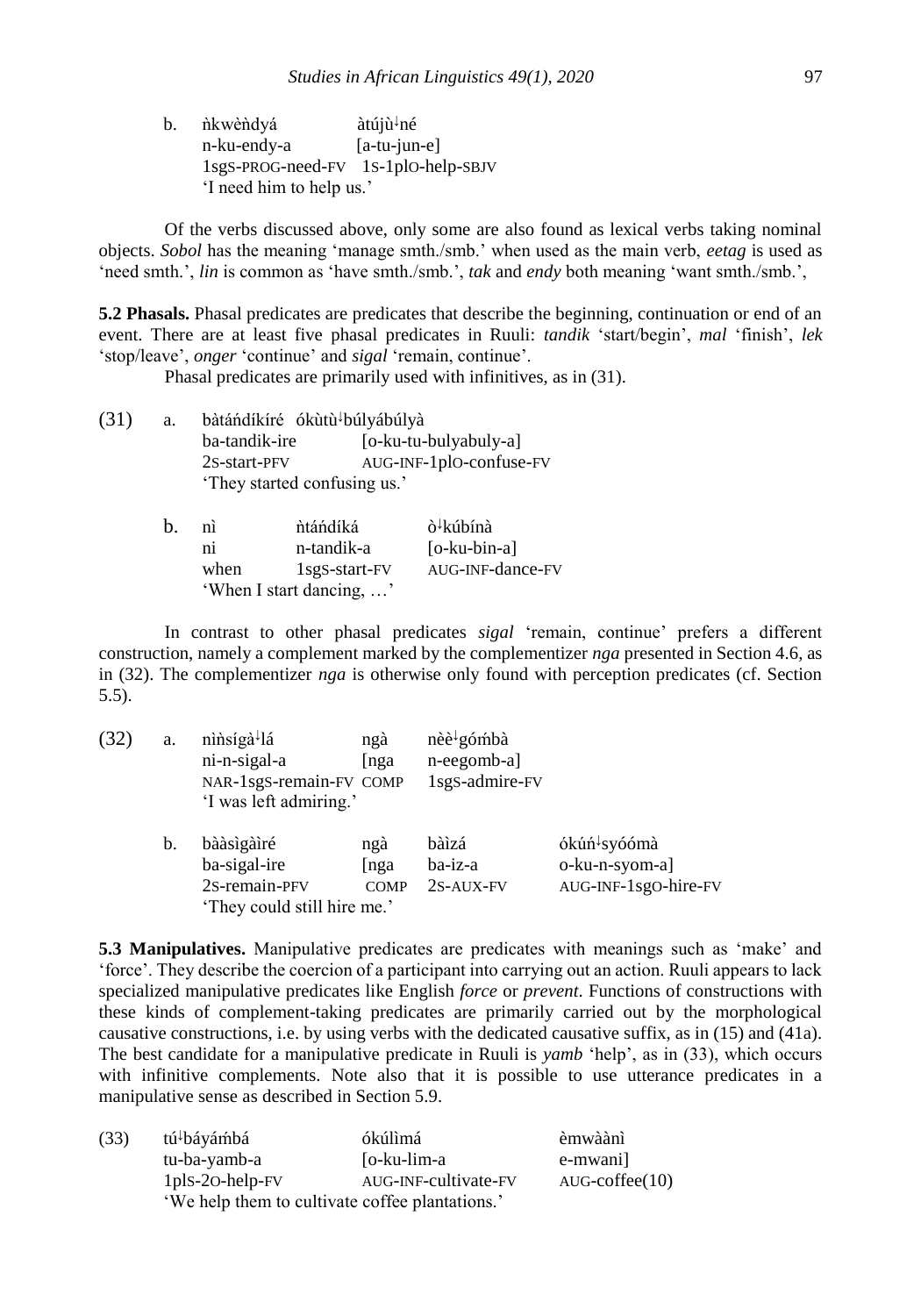**5.4 Desideratives.** Desiderative predicates are predicates with meanings like 'want' and 'wish'. Ruuli frequently employs two desiderative predicates, viz. *tak* 'want, desire' and *endy* 'want, like'. These predicates *tak* 'want, desire' and *endy* 'want, like' most often introduce infinitive complements, as in (34a), but subjunctive complements, as in (34b), are also frequent. The two predicates are also used to express participant-internal necessity and in these function they were discussed and exemplified in Section 5.1.

- (34) a. tú<sup>↓</sup>kútáká kúkì<sup>↓</sup>yíndúlà tu-ku-tak-a [ku-ki-yindul-a] 1plS-PROG-want-FV INF-7O-change-FV 'We want to change it.'
	- b. tú<sup>↓</sup>kútáká mù<sup>↓</sup>tééwò érésò<sup>↓</sup>ní tu-ku-tak-a [mu-ta-e=wo e-lesoni] 1plS-PROG-want-FV 2plS-introduce-SBJV=LOC AUG-lesson(9) 'We want you to introduce a lesson.'

According to Haspelmath (1999: 41–42) there is a cross-linguistic tendency for samesubject and different-subject constructions with so-called 'want' complements to take morphosyntactically asymmetric complements. Among others, Swahili (Bantu) is given as an example of a language, where infinitives are used in same-subject constructions, while subjunctives are used in different-subject constructions. Also in Ruuli we find a correlation between same vs. different subject and the type of complement: Most of the different-subject constructions found with *tak* 'want, desire' and *endy* 'want, like' are subjunctive, whereas same-subject constructions with these verbs tend to have infinitive complements. However, there is still a non-negligible amount of examples of different-subject constructions involving infinitives, as well as same-subject constructions involving subjunctives. Possible motivating factors for the distribution of infinitives and subjunctives are discussed further in Section 6.1 below.

**5.5 Perception predicates.** Perception predicates are predicates describing a physical sensation, such as 'see', 'hear' and 'feel'. Ruuli has at least two perception predicates, viz. *bon* 'see' and *wuur* 'hear'. They can occur with complements that express states-of-affairs and signify 'direct perception' (also called 'immediate perception'), as well as complements expressing propositions that signify information acquired via perception (known as 'indirect perception' or 'knowledge acquired') (Dik & Hengeveld 1991, Boye 2010). Indicative complements, as in  $(35)$ , – with or without complementizer *nti* – are most common. The complementizer *nti* can only be used to indicate an 'indirect perception' reading.

| (35) | m púúrá<br>nti                                                  |                        | màyèmbé<br>ndóówó |                                                                              | àgásímóólá             |                 |            |
|------|-----------------------------------------------------------------|------------------------|-------------------|------------------------------------------------------------------------------|------------------------|-----------------|------------|
|      | n-wuur-a                                                        | <b>Inti</b>            | $ndoo=wo$         | mayembe                                                                      |                        | a-ga-simool-a   |            |
|      | $NEG.COP=16.LOC$ spirit(6)<br>$1sgS$ -hear- $FV$<br><b>COMP</b> |                        |                   |                                                                              | REL-6S-speak-FV        |                 |            |
|      | ólú <sup>↓</sup> límí                                           |                        | lúndì             | òkwíí <sup>↓</sup> yákw                                                      | ò <sup>↓</sup> lúgàndà |                 | lwóńkàì    |
|      | o-lulimi                                                        |                        | lu-ndi            | okwiyaku                                                                     | o-Luganda              |                 | lu-onkai]  |
|      |                                                                 | $AUG$ -language $(11)$ |                   | 11-other except                                                              |                        | $AUG-Ganda(11)$ | $11$ -only |
|      |                                                                 |                        |                   | I hear that there are no spirits that speak any other language except Ganda? |                        |                 |            |

'I hear that there are no spirits that speak any other language except Ganda.'

In contrast to other predicate types, perception predicates often take complements with *nga*, but it is not yet clear whether there is a morphosyntactic or semantic explanation for the distribution of *nga*. With *wuur* 'hear' it seems that the presence and absence of *nga* contrasts direct and indirect perception, as in (36a) and (36b), respectively. Example (36a) describes the perception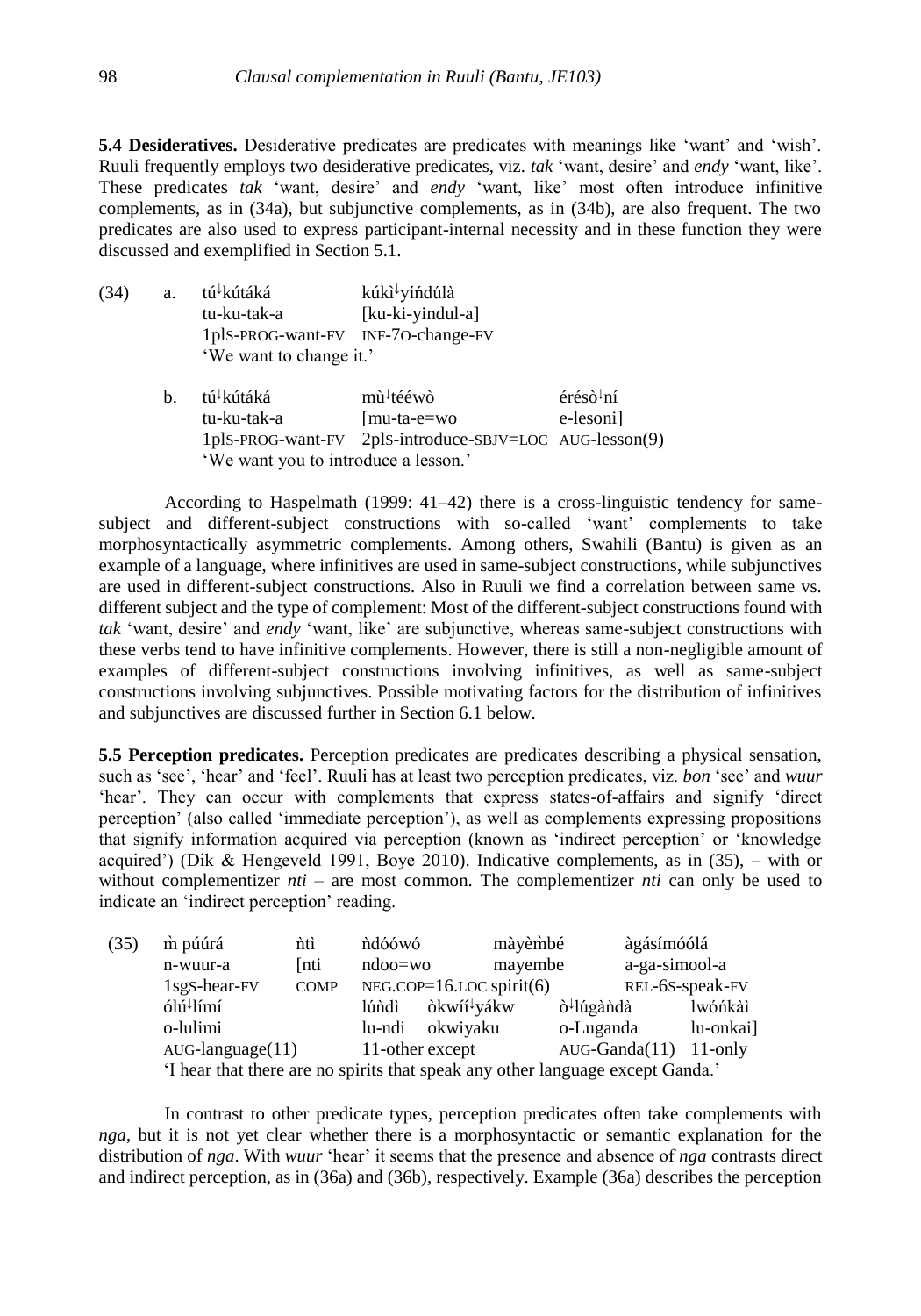of the sound of the wind, whereas example (36b) describes knowledge acquired through hearsay rather than the perception of sound.

| (36) | a. | mpúúrá                                                | émpéwò            | ng          | èkùn <sup>↓</sup> nyákálákú |  |  |
|------|----|-------------------------------------------------------|-------------------|-------------|-----------------------------|--|--|
|      |    | n-wuur-a                                              | [e-mpewo]         | nga         | e-ku-n-yakal-a=ku]          |  |  |
|      |    | $1sgS$ -hear- $FV$                                    | $AUG$ -wind $(9)$ | <b>COMP</b> | 9S-PROG-1sgO-pass-FV=17LOC  |  |  |
|      |    | 'I heard/felt wind passing over me.'                  |                   |             |                             |  |  |
|      | b. | mpúúrá                                                | àzwààmú           | ólúbááwò    |                             |  |  |
|      |    | n-wuur-a                                              | [a-zwamu          | a-lubaawo]  |                             |  |  |
|      |    | $1sgS$ -hear- $FV$                                    | 1s-produce        |             | $AUG$ -timber $(11)$        |  |  |
|      |    | 'I hear it (a specfic type of tree) produces timber.' |                   |             |                             |  |  |

However, with *bon* 'see' we find complements that express indirect perception marked by *nga*, as in (37a), parallel to examples without a complementizer, as in (37b).

| (37) | a. | ńkùkìróléérà                                        | ngà         | kìyíńzá   | ókúbbá        |
|------|----|-----------------------------------------------------|-------------|-----------|---------------|
|      |    | n-ku-ki-lool-er-a                                   | [nga        | ki-yinz-a | [o-ku-bba-a   |
|      |    | 1sgS-PROG-70-see-APPL-FV                            | <b>COMP</b> | 7s-may-FV | AUG-INF-be-FV |
|      |    | è <sup>↓</sup> kízíbù.                              |             |           |               |
|      |    | e-ki-zibu]                                          |             |           |               |
|      |    | AUG-7-difficult                                     |             |           |               |
|      |    | 'I am seeing (observing) that it may be difficult.' |             |           |               |
|      |    |                                                     |             |           |               |

| b. | bàbóíné                                            | ∤tékváàlì            | yà | mùgàsò        |
|----|----------------------------------------------------|----------------------|----|---------------|
|    | ba-boine                                           | [ti-e-kya-li]        | va | mugaso]       |
|    | 2plS-see.PFV                                       | NEG-9S-PERS-be 9.GEN |    | importance(3) |
|    | 'They have seen they are no longer of importance.' |                      |    |               |

It is clear that perception predicates differ from other predicate classes due to their relatively frequent co-occurrence with the complementizer *nga*, which is otherwise only found with the phasal predicate *sigal* 'remain/continue'. The contrast between direct and indirect perception seems to play a role in constructions with *wuur* 'hear', but not so much with *bon* 'see'. At present, it is not yet clear whether a comprehensive semantic analysis of *nga* is really tenable or whether the synchronic distribution of *nga* is simply what is left of a previously more widespread use.

**5.6 Knowledge predicates.** Knowledge predicates are predicates with meanings such as 'know', 'learn' and 'teach' that signify the state, acquisition or transfer of knowledge. Predicates describing knowledge of information (epistemic knowledge) or 'know how' (action knowledge) are included in this class. There are at least ten complement-taking knowledge predicates in Ruuli, they include *many* 'know', *izukir* 'remember', *ebeer* 'forget', *ebw* 'forget', *etej* 'understand', *tegeer* 'realize, understand', *egesy* 'teach', *tendek* 'train', *somesy* 'teach', and *lang* 'show'.

As a group, knowledge-predicates most often take indicative complements with or without *nti* as in (38) and (39), in which case they describe epistemic knowledge.

| (38) | òmáíté             | nty         | àbántú                                                                             | bààkòmèré     |                  | múnì | àbántú                 |
|------|--------------------|-------------|------------------------------------------------------------------------------------|---------------|------------------|------|------------------------|
|      | o-maite            | Inti        | a-bantu                                                                            | ba-kom-ire    |                  | muni | a-bantu                |
|      | 2sgS-know.PFV      | <b>COMP</b> | $AUG\text{-person}(2)$                                                             | 2s-select-PFV |                  | here | $AUG\text{-person}(2)$ |
|      | ábákùlù            | bàlí        | káyùn <sup>↓</sup> gá                                                              | mù            | kátíkóómúù       |      |                        |
|      | a-bakulu           | ba-li       | Kayunga                                                                            | mu            | Katikoomu]       |      |                        |
|      | $AUG$ -elder $(2)$ |             | 2S-COP Kayunga                                                                     |               | 18.LOC Katikoomu |      |                        |
|      |                    |             | To you know that people have selected elders and they are in Kayunga at Katikoomu? |               |                  |      |                        |

'Do you know that people have selected elders and they are in Kayunga at Katikoomu?'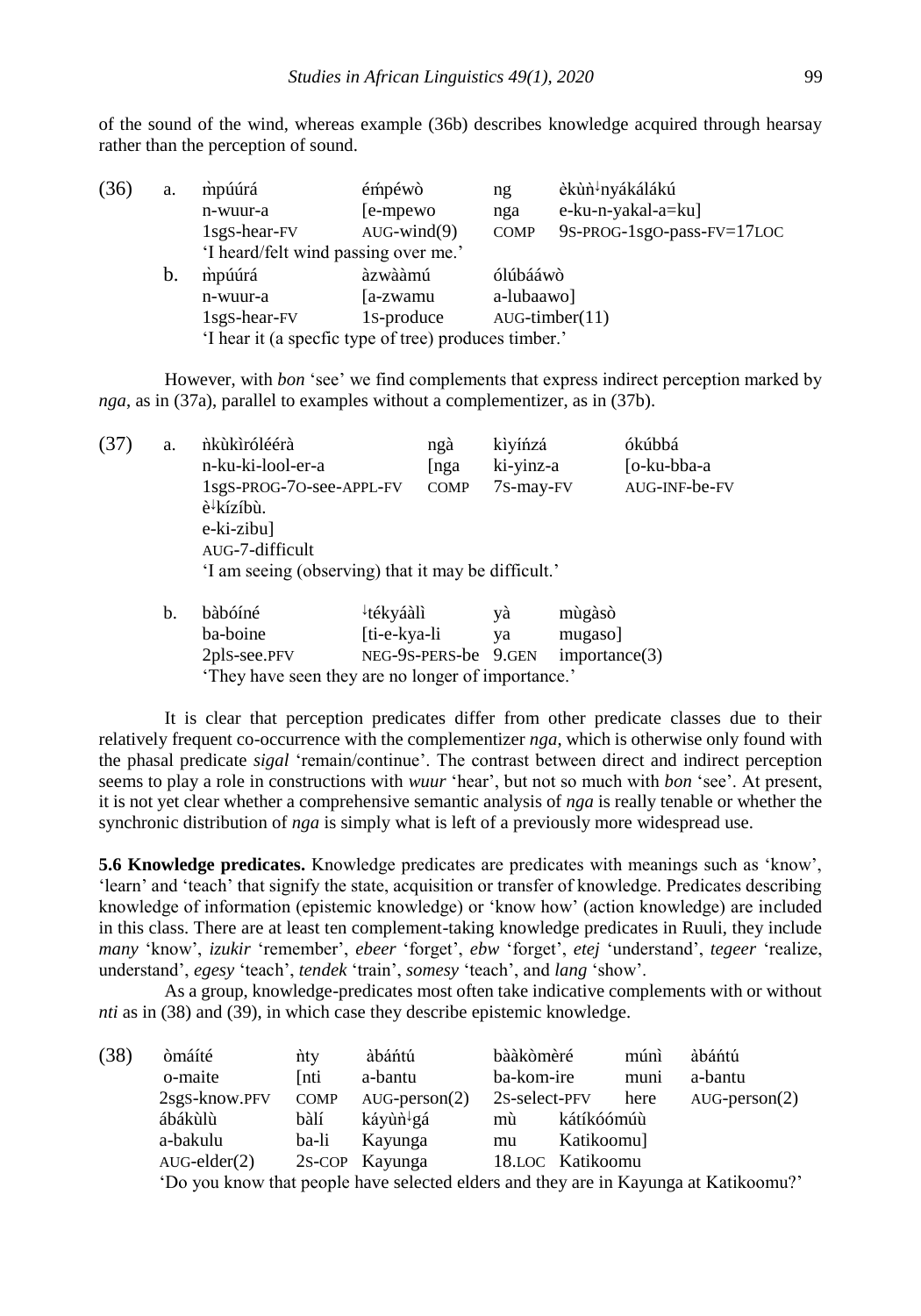100 *Clausal complementation in Ruuli (Bantu, JE103)*

| (39) | návé | ∤ízúkìrà                                 | nty         | òmwáànà | vààlì     | $\pm$ mwóójò |
|------|------|------------------------------------------|-------------|---------|-----------|--------------|
|      | nave | izukir-a                                 | <b>Inti</b> | o-mwana | a-a-li    | mwojol       |
|      | but  | remember-FV COMP AUG-child(1)            |             |         | 1s-PST-be | box(1)       |
|      |      | 'But remember that the child was a boy.' |             |         |           |              |

As for the complementizer *nti*, we find an equal number of complements with and without *nti* with complements of *many* 'know' and it thus appears that it is completely optional. On the other hand, *izukir* 'remember' is more frequently used without the complementizer *nti*. Finally, complements of *lang* 'show' are always marked by *nti*, as in (40).

| (40) | ngà         | bá <sup>↓</sup> túláńgá                                      | nty         | è | ↓kyámúgánwà       |
|------|-------------|--------------------------------------------------------------|-------------|---|-------------------|
|      | nga         | ba-tu-lang-a                                                 | [nti        | e | Kyamuganwa        |
|      | <b>CONJ</b> | 2plS-1.plO-show-FV                                           | <b>COMP</b> |   | 23.LOC Kyamuganwa |
|      |             | wàbbààn <sup>↓</sup> gáwò                                    | éńjázì      |   |                   |
|      |             | wa-bba-ang-a=wo                                              | enjazi]     |   |                   |
|      |             | 16sgs-be-HAB-FV=16.LOC                                       | well(10)    |   |                   |
|      |             | 'And they showed to us that there were wells at Kyamuganwa.' |             |   |                   |

Infinitives, though infrequent with knowledge predicates, are used when the complementtaking predicate means 'know how to', as in (41a), 'teach how to', as in (41b) and (41c), and 'forget to', as in (41d). Note that the same complement-taking predicate *many* 'know'is used in (38) and (41a). It can be seen how the choice of complement type (indicative vs. infinitive) makes a difference to the meaning of the complement construction (epistemic knowledge vs. know how).

| (41) | a.             | òmúnyálá<br>o-munyala<br>$AUG$ -Munyala $(1)$<br>ókúlììsyá<br>o-ku-li-isy-a<br>AUG-INF-eat-CAUS-FV AUG-home(6)<br>'A Munyala knew how to eat, how to feed the home.'                | yàmàìté<br>a-a-maite<br>∤ámákà<br>a-maka]                                             | ókúlyà<br>$[o-ku-ly-a]$<br>1S-PST-know.PFV AUG-INF-eat-FV                                         |                                                                                                                       |
|------|----------------|-------------------------------------------------------------------------------------------------------------------------------------------------------------------------------------|---------------------------------------------------------------------------------------|---------------------------------------------------------------------------------------------------|-----------------------------------------------------------------------------------------------------------------------|
|      | $\mathbf{b}$ . | ómwáàlà<br>o-muwala<br>$AUG$ -girl $(1)$<br>'We teach the girl to greet.'                                                                                                           | túmwéégè <sup>↓</sup> syá<br>tu-mu-egesy-a<br>1pls-1sgO-teach-FV                      | ókúlàmùcà                                                                                         | $[o-ku$ -lamuc-a]<br>AUG-INF-greet-FV                                                                                 |
|      | c.             | bàkúsómésyé<br>ba-ku-somesy-e<br>2S-PROG-teach-SBJV AUG-person(2)<br>èdíkìsònà <sup>↓</sup> ré<br>e-dikisonare<br>AUG-dictionary(9)<br>lwàìswé<br>lu-aiswe<br>$11$ -1 $p$ $P$ $OSS$ | ábáńtù<br>a-bantu<br>bágíté<br>ba-gi-t-e<br>ólúnyálà<br>o-Lunyala]<br>AUG-Lunyala(11) | òkúyìn dúlá<br>[o-ku-yindul-a<br>AUG-INF-translate-FV<br>òmú<br>o-mu<br>2s-9o-put-SBJV AUG-18.LOC | lúlímì<br>lulimi<br>language(11)<br>'They may teach people how to translate a dictionary into Lunyala, our language.' |
|      | $d_{\cdot}$    | twèèrábírá<br>nì                                                                                                                                                                    |                                                                                       | òkúsùm <sup>↓</sup> bísyà                                                                         |                                                                                                                       |

| .           | 1.1111                            | $\cdot$ |
|-------------|-----------------------------------|---------|
| nı          | tu-erabir-a                       | O       |
| <b>CONJ</b> | 1pls-forget-FV                    | A       |
|             | 'And we forget how to cook food.' |         |

-ku-sumb-isy-a UG-INF-cook-CAUS-FV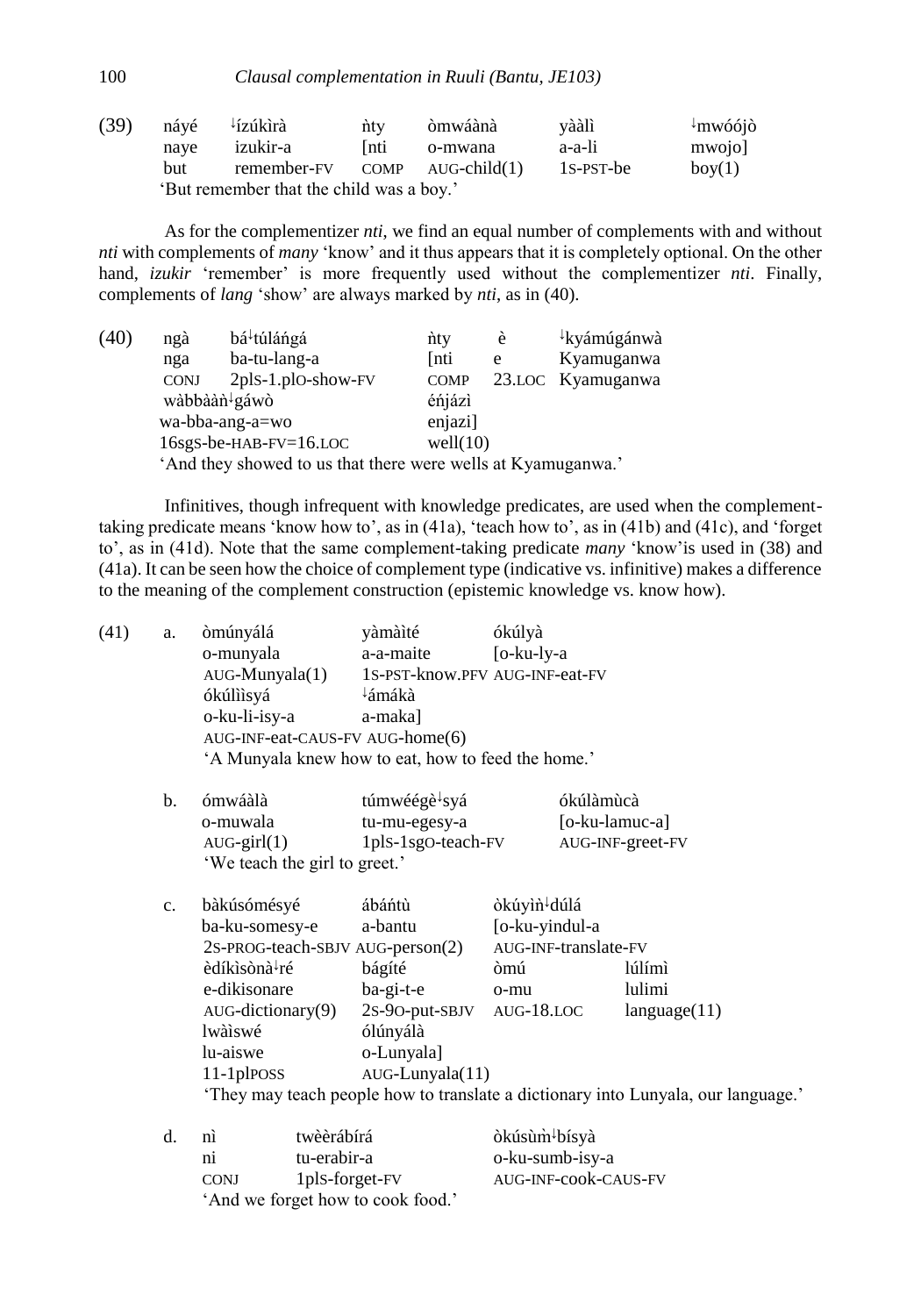Knowledge predicates occasionally occur with the complementizer *oba* 'whether' discussed and illustrated in Section 4.5. This complementizer marks indicative complements and expresses doubt towards the proposition.

**5.7 Propositional attitude predicates.** Propositional attitude-predicates are predicates with meanings like 'think' and 'believe'. There are at least two propositional attitude predicates in Ruuli: l*owooz* 'think', illustrated in (42), and *ikiriz* 'accept, agree to, allow, believe, permit', illustrated in (43). Propositional attitude predicates most often occur with indicative complements with or without *nti*, as in (42a) and (42b).

| (42) | a. | ndówóózá                                                                                              | ↓bákúfúnámù                |                                                                       | kìdóòlì   |                                                  |
|------|----|-------------------------------------------------------------------------------------------------------|----------------------------|-----------------------------------------------------------------------|-----------|--------------------------------------------------|
|      |    | n-lowooz-a                                                                                            |                            | [ba-ku-fun-a=mu                                                       | ki-dooli] |                                                  |
|      |    | 1sg <sub>S</sub> -think-FV                                                                            |                            | $2s$ -PROG-get-FV= $18$ .LOC                                          | 7-little  |                                                  |
|      |    | 'I think they benefit little.'                                                                        |                            |                                                                       |           |                                                  |
|      | b. | nkúlówóózá<br>n-ku-lowooz-a<br>1sgS-PROG-think-FV COMP<br>'I was thinking that we start up projects.' | nti<br>[nti                | túkútàndíkáwò<br>tu-ku-tandik-a=wo<br>1pls-PROG-start-FV=16.LOC       |           | épúlòyèkìtì<br>e-puloyekiti]<br>$AUG-project(9)$ |
| (43) |    | nkwiikírízá<br>n-ku-ikiriz-a<br>1sgS-PROG-believe-FV                                                  | ńtì<br>[nti<br><b>COMP</b> | wàbbáàwòkw<br>wa-bba-a=wo=ku<br>$16sgs$ -COP-FV= $16$ .LOC= $17$ .LOC |           | ∤íbbáàlè<br>e-ibbaale]<br>$AUG-stone(5)$         |
|      |    | 'I believe that there will be a stone.'                                                               |                            |                                                                       |           |                                                  |

Both *lowooz* and *ikiriz* also occur with infinitive complements. The infinitive is possible with *lowooz* 'think' when the complement expresses something that is planned to happen, as in (44).

| (44) | àlówóózá                                         | ókwáàbà    | n'-òmwiibbì        |  |  |
|------|--------------------------------------------------|------------|--------------------|--|--|
|      | a-lowooz-a                                       | [o-ku-aba  | na-o-mwibbi]       |  |  |
|      | 1 <sub>S</sub> -think-fy                         | AUG-INF-go | $COM-AUG-thief(1)$ |  |  |
|      | 'He thinks (i.e. intends) to go with the thief.' |            |                    |  |  |

Thus, the complement-taking predicate in (44) does not actually express an 'attitude' towards a proposition as the name of the class would suggest. It means 'intend' rather than 'think'. However, we chose to keep the class name to mirror the ones used in Cristofaro (2003).

The infinitive is very common with *ikiriz* and then *ikiriz* has the meaning of 'allow, to permit', as in (45).

| (45) | é <sup>↓</sup> kúrúháànì | èìkírízá     | ókú <sup>↓</sup> gúlá                              | ómúkàzì            |
|------|--------------------------|--------------|----------------------------------------------------|--------------------|
|      | e-Kuruhani               | e-ikiriz-a   | [o-ku-gul-a                                        | o-mukazi]          |
|      | $AUG-Koran(9)$           | 9s-accept-FV | AUG-INF-buy-FV                                     | $AUG$ -woman $(1)$ |
|      |                          |              | 'The Koran accepts (i.e. permits) buying a woman.' |                    |

**5.8 Emotive predicates.** Emotive predicates are predicates describing an emotion with meanings such as 'hate', 'love' etc. There are at least four emotive predicates in Ruuli: *tiin* 'fear, to be afraid' (46), *sanyuk* 'be happy, to be glad' (47), *semeerw* 'be happy, to be glad' (48), and *eyanz* 'thank, to be grateful' (49). Emotive predicates always occur with infinitives.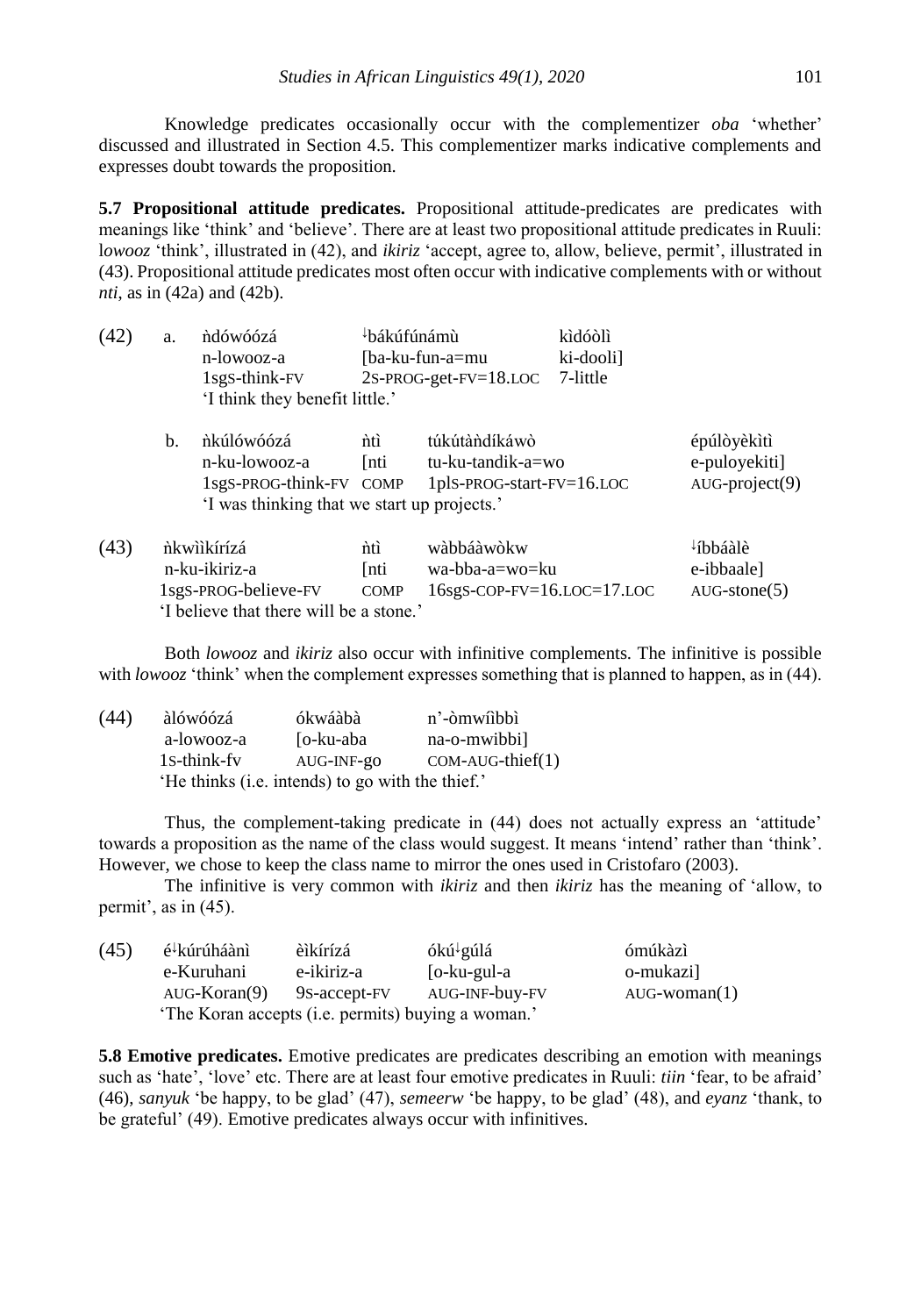(46)  $\hat{\mathbf{n}}$ jè  $\hat{\mathbf{n}}$ tííná  $\hat{\mathbf{o}}$ ókú<sup> $\hat{\mathbf{t}}$ </sup>nyákályá  $\hat{\mathbf{o}}$ mù <sup>↓</sup>kánwá kángè nje n-tiin-a [o-ku-nyakaly-a o-mu kanwa ka-nge] 1sg 1sgS-be.afraid-FV AUG-INF-pass-FV AUG-18LOC mouth(12) 12-1sg.POSS 'As for me, I fear to pass it through my mouth.'

| (47) | òkyótó<br>o-Kyoto<br>$AUG-Kyooto(1)$                                           | nàsá <sup>↓</sup> nyúká<br>ni-a-sanyuk-a<br>'Kyoto was happy to get children.'                             | ókúfùná<br>NAR-1S-be.happy-FV<br>AUG-INF-get-FV |                                                         | àbáànà<br>a-baana]<br>$AUG$ -child $(2)$ |
|------|--------------------------------------------------------------------------------|------------------------------------------------------------------------------------------------------------|-------------------------------------------------|---------------------------------------------------------|------------------------------------------|
| (48) | njééná<br>nje-ena<br>$1$ sg-ADD.FOC                                            | nsèmè <sup>↓</sup> réírwé<br>n-semereirwe<br>1sg <sub>S</sub> -be.happy.PFV<br>'I'm also glad to be here.' |                                                 | ókú <sup>↓</sup> bbá<br>[o-ku-bba<br><b>AUG-INF-COP</b> | ànì<br>ani<br>here                       |
| (49) | nèyáńzíré<br>n-eyanz-ire<br>1sgS-appreciate-PFV<br>'I am pleased to meet you.' | mùnó<br>muno<br>much                                                                                       | òkúkù <sup>↓</sup> sáńgà                        | [o-ku-ku-sang-a]<br>AUG-INF-2sgO-meet-FV                |                                          |

**5.9 Utterance predicates.** Utterance predicates have meanings such as 'say', 'ask' and 'tell' and signify information transfer, information requests or orders and directions delivered by means of speech. There is more than a dozen utterance predicates in Ruuli, the most common are *kob* 'to say, to tell', *buuly* 'ask (a question)', *sab* 'ask (for), request, pray (for)' and *gaan* 'refuse, reject'.

In principle, it is possible to distinguish between direct and indirect reported speech in Ruuli, although many tokens in the corpus are ambiguous due to ambiguous reference of deictic elements. The most reliable criteria are shifts in pronominal reference, as in (50a) vs. (50b), as well as the use of imperatives. Temporal deixis is less reliable. Further investigations are needed to assess the reliability of spatial deixis and of other discourse features in distinguishing between the two types of reported discourse (for a discussion of criteria for the distinction between direct and indirect discourse see e.g. Güldemann 2008: 27–28). Direct speech is especially frequent with *kob* 'say, tell' and *buuly* 'ask (a question)'.

Utterance predicates are the most versatile of all complement-taking predicates in Ruuli. For instance, the most common utterance predicate by far, *kob* 'say, tell', occurs with direct and indirect reports of assertions, questions and commands. Structurally, it can occur with indicatives, subjunctives and infinitives. In what follows we provide examples of direct and indirect reports of assertions, direct and indirect reports of questions, as well as of direct and indirect reports of commands introduced by utterance predicates.

Reported assertions are often introduced by *nti*, but the presence or absence of *nti* is not indicative of the complement being a direct or indirect report, cf. (50a) and (50b). Direct speech complements are marked by *nti* slightly more often than indirect speech complements.

| (50) | a. | Direct report of assertion             |            |                  |             |          |              |                        |
|------|----|----------------------------------------|------------|------------------|-------------|----------|--------------|------------------------|
|      |    | àkùkóbá                                | njé        | ndí              | músájjá     |          | wá           | kábákà                 |
|      |    | a-ku-kob-a                             | [nje       | n-li             | musajja     |          | wa           | kabaka]                |
|      |    | $1s-2sgo-tell-FV$                      | $1$ sg     | $1sgs-be$ man(1) |             |          | 1.GEN        | $\text{king}(1)$       |
|      |    | 'He tells you, "I am the king's man".' |            |                  |             |          |              |                        |
|      | b. | Indirect report of assertion           |            |                  |             |          |              |                        |
|      |    | yàsààréwó                              | ∤kúkóbá    |                  | nti         | ákìry    | ázwééwò      |                        |
|      |    | a-a-saarewo                            | ku-kob-a   |                  | [nti        | akiri    | $a$ -zw-e=wo |                        |
|      |    | 1S-PST-decide.PVF                      | INF-say-FV |                  | <b>COMP</b> | at.least |              | $1s$ -leave-SBJV=16LOC |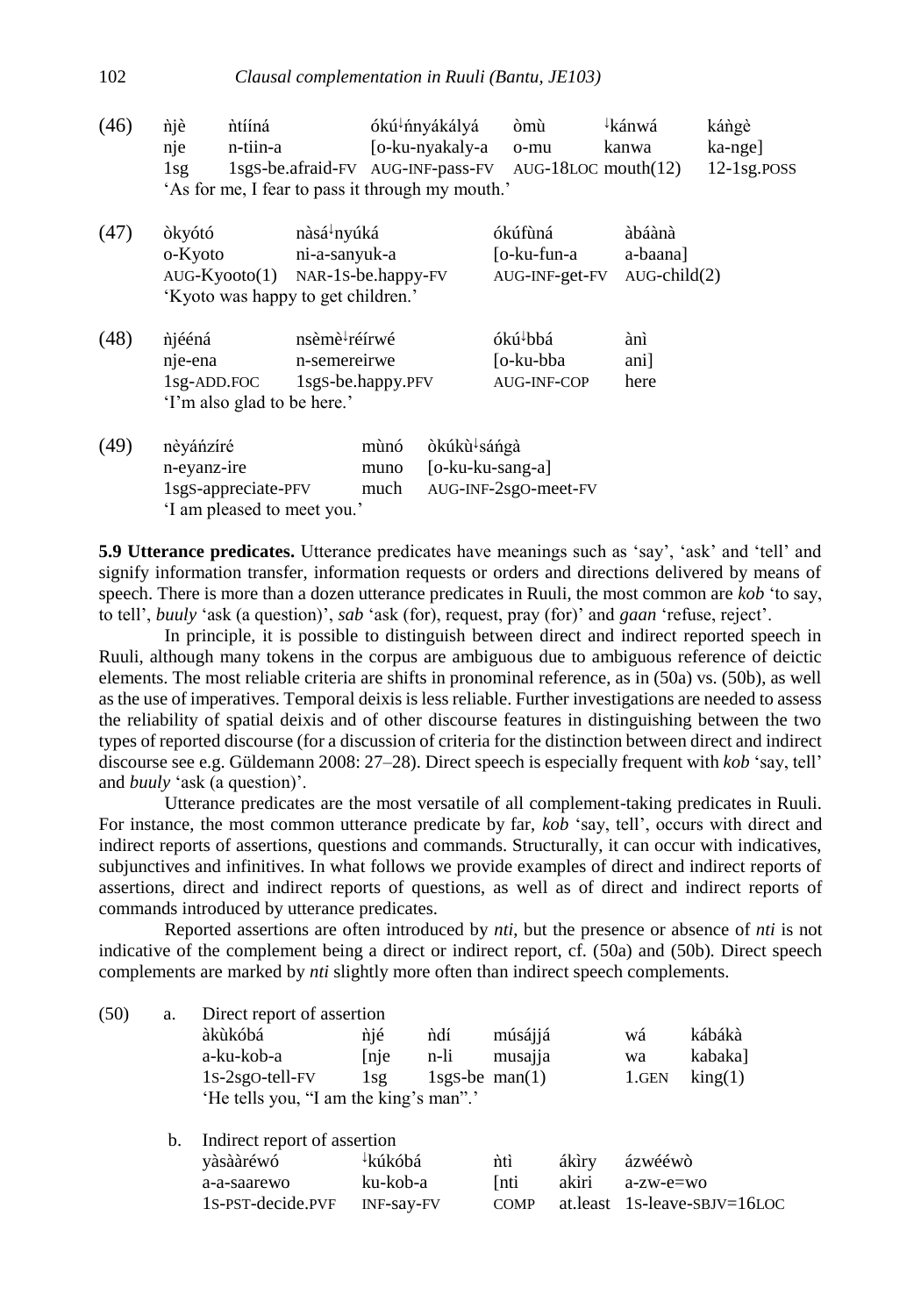| ómú        | má <sup>↓</sup> ká | $\frac{1}{2}$ áyábè                                          |
|------------|--------------------|--------------------------------------------------------------|
| o-mu       | maka               | a-ab-el                                                      |
| AUG 18.LOC | home(6)            | $1S$ -go-SBJV                                                |
|            |                    | 'He decided to say that he'd rather leave home and go away.' |

Indicative complements of utterance predicates marked by *nti* do not have any special characteristics in comparison to indicative complements of other complement-taking predicates that co-occur with *nti* (perception, knowledge and propositional attitude predicates).

Direct reports of polar questions (yes/no-questions) do not have any special characteristics distinguishing them from reported assertions. This follows naturally from the fact that independent clause polar questions are morphosyntactically identical to independent clause assertions in Ruuli. Direct reports of questions can be marked by *nti* as in (51).

| (51) | Direct report of question                                         |       |              |        |              |                      |  |
|------|-------------------------------------------------------------------|-------|--------------|--------|--------------|----------------------|--|
|      | nàmbúùlyà                                                         |       | ńtì          | mwààná | wángè        | òyàbìrèkù            |  |
|      | ni-a-n-buuly-a                                                    |       | <i>Inti</i>  | mwana  | wa-ange      | o-ab-ire=ku          |  |
|      | NAR-1S-1sgO-ask-FV COMP child(1)                                  |       |              |        | $1-1$ sgposs | $2sgS-go-PFV=17.LOC$ |  |
|      | òmú                                                               | ńkwii |              |        |              |                      |  |
|      | o-mu                                                              | nkwi] |              |        |              |                      |  |
|      | $AUG-18.LOC$                                                      |       | firewood(10) |        |              |                      |  |
|      | 'She asked me, "My child have you ever gone to collect firewood?" |       |              |        |              |                      |  |
|      |                                                                   |       |              |        |              |                      |  |

Indirect reports of questions, as in (52) are introduced by *oba*. In such cases *oba*, which is otherwise used as a conjunction 'or' in Ruuli, functions as a complementizer somewhat similar in meaning to English whether (cf. Section 4.5). The occurrence of a morpheme functioning both as a conjunction 'or' and as a complementizer used to report polar questions is not surprising: Meanings such as 'or' are related to uncertainty and uncertainty is related to polar questions (cf. Boye 2012).

| (52) | Indirect report of question |                                                      |      |                                |  |  |
|------|-----------------------------|------------------------------------------------------|------|--------------------------------|--|--|
|      | ópúrézìdèntì                | túkúmù <sup>↓</sup> sábà                             | òba  | átúwèèryééyó                   |  |  |
|      | o-purezidenti               | tu-ku-mu-sab-a                                       | [oba | a-tu-weery-a=yo                |  |  |
|      |                             | AUG-president(1) 1plS-PROG-10-ask-FV                 |      | whether 1s-1plo-give-FV=23.LOC |  |  |
|      | ákáséèrà                    | kà <sup>↓</sup> dyóòlì                               |      |                                |  |  |
|      | a-kaseera                   | ka-dyoli]                                            |      |                                |  |  |
|      | $AUG-time(12)$              | 12-little                                            |      |                                |  |  |
|      |                             | 'We ask the president whether he gives us a moment.' |      |                                |  |  |

In direct reports of commands and requests the imperative form of the verb (stem and final vowel, no subject indexing) is used, exactly as in the imperative main clause.

| (53) | Direct report of command/request |                      |                        |  |  |  |
|------|----------------------------------|----------------------|------------------------|--|--|--|
|      | nànkóbá                          | séé <sup>↓</sup> nyá | éńkwì                  |  |  |  |
|      | ni-a-n-kob-a                     | [seeny-a]            | e-nkwi]                |  |  |  |
|      | NAR-1S-1sgS-say-FV               | collect-FV           | $AUG$ -firewood $(10)$ |  |  |  |
|      | 'She said, "Collect firewood!""  |                      |                        |  |  |  |

Indirect reports of commands are achieved by employing a subjunctive verb form as in (54) or  $-$  less frequently  $-$  by an infinitive.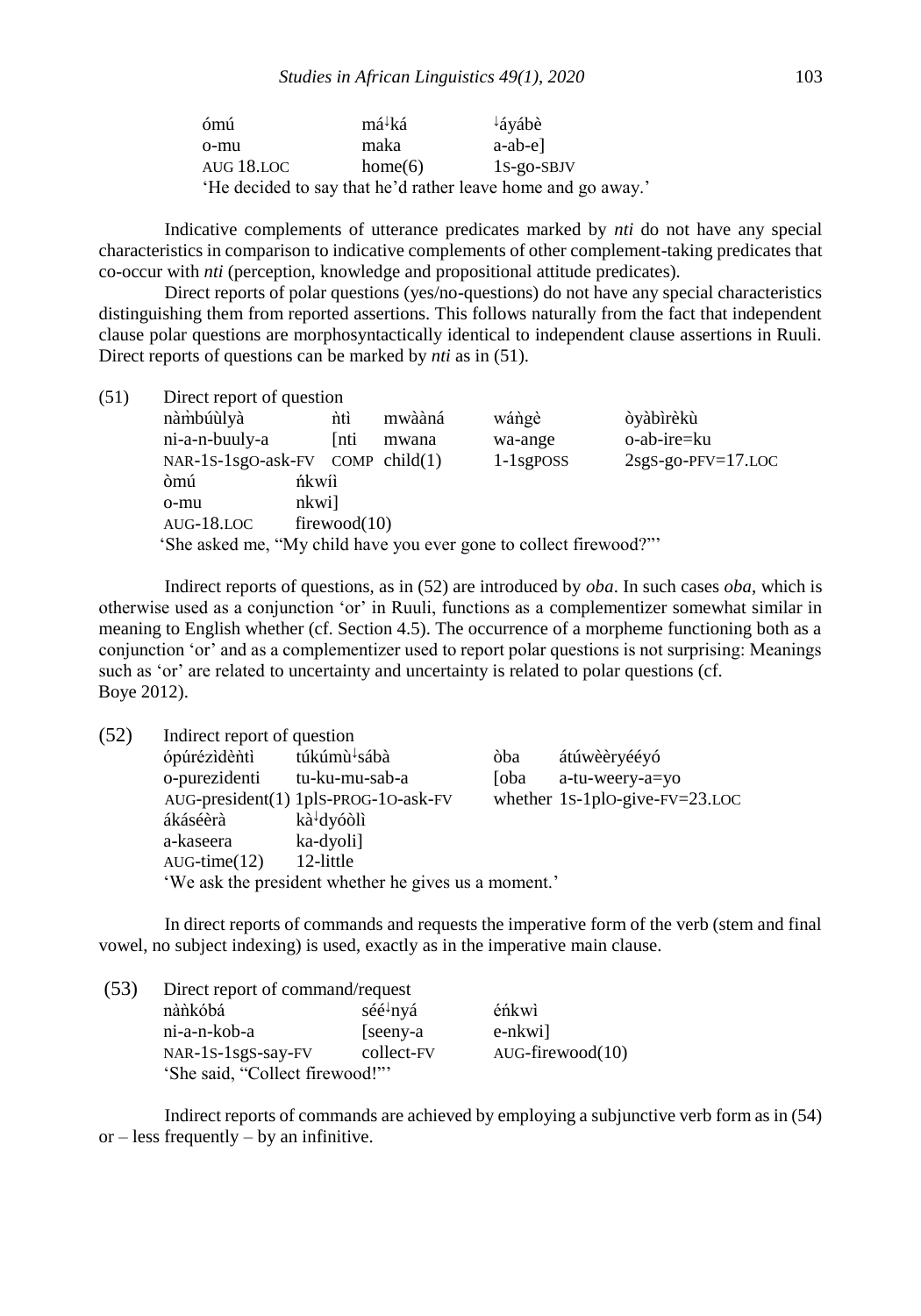(54) Indirect report of command/request

| nàyé                                     | twààmùkòbèré               | àtúwèèryééyo                             | ómusááyì   |  |  |
|------------------------------------------|----------------------------|------------------------------------------|------------|--|--|
| naye                                     | tu-a-mu-kob-ire            | $[$ a-tu-weery-e $=$ yo                  | o-musaayi] |  |  |
| but                                      | $1$ plS-PST- $1$ O-say-PFV | 1s-1plo-give-s $B$ JV=23LOC AUG-blood(3) |            |  |  |
| 'But we told him to give us some blood.' |                            |                                          |            |  |  |

Utterance predicates also occur with the infrequent complementizer *mbu* presented in Section 4.7. Further research is needed to describe its distribution in more detail.

**5.10 Other complement-taking predicates.** In this final section we provide some examples of less frequent complementtaking predicates yombok 'struggle' and the inherently reflexive ebaly 'thank'. These predicates occur with infinitive complements.

| (55) | túkú <sup>↓</sup> gádà                 | ò <sup>↓</sup> kwómbòká | òlùbìrì          |
|------|----------------------------------------|-------------------------|------------------|
|      | tu-ku-gad-a                            | [o-ku-yombok-a          | o-lubiri]        |
|      | 1plS-PROG-struggle-FV                  | AUG-INF-build-FV        | $AUG-palace(11)$ |
|      | 'We are struggling to build a palace.' |                         |                  |
| (56) | wéébá <sup>↓</sup> lé                  | kúbyáálà                |                  |

| 56) | wéébá <sup>↓</sup> lé         | kúbyáálà          |  |
|-----|-------------------------------|-------------------|--|
|     | o-ebaly-e                     | [ku-byal-a]       |  |
|     | 2sgS-thank-SBJV               | INF-give.birth-FV |  |
|     | 'Thank you for giving birth.' |                   |  |

## **6. Discussion**

In the previous sections we have pointed out two main predictors of complement choice with different predicate classes: 1) different-subject and same-subject constructions and 2) the semantic distinction between states-of-affairs and propositions. This section summarizes the most important analytic points and discusses the predictions further.

**6.1 Comparison of the subjunctive and the infinitive: different-subject vs. same-subject constructions.** As described in Section 4 subjunctive complements follow a limited number of predicates, namely modals, phasals, desideratives, and utterance predicates, but infinitives combine with all predicate classes except for perception predicates. Some complement-taking predicates in Ruuli thus allow both infinitive and subjunctive complements.

Several other Bantu languages have complement-taking predicates that can introduce both subjunctive and infinitive complements, but the motivation for choosing one over the other is likely language-specific. For Bemba (East Bantu, M42; Zambia), for example, Givón (1969: 224) has noted that the meaning difference between subjunctive and infinitive complements of manipulative predicates is that with subjunctives the event in the complement may or may not have happened, whereas with infinitives it has happened (at some point). In Nzadi (Narrow Bantu, B30; DR Congo) infinitives are generally used in samesubject constructions, while subjunctives are used in differentsubject constructions (Crane et al. 2011: 180–182). Such an analysis does not comprehensively account for the distribution of infinitives and subjunctives in Ruuli. Realis status does not seem to be a motivating factor at all, and while the account in terms of the distinction between differentsubject and same-subject constructions does indeed motivate the distribution to some degree, it cannot stand on its own. Complements in different-subject constructions with desiderative predicates, for example, are almost always subjunctive, but same-subject complements are not always infinitives, as shown in (57a).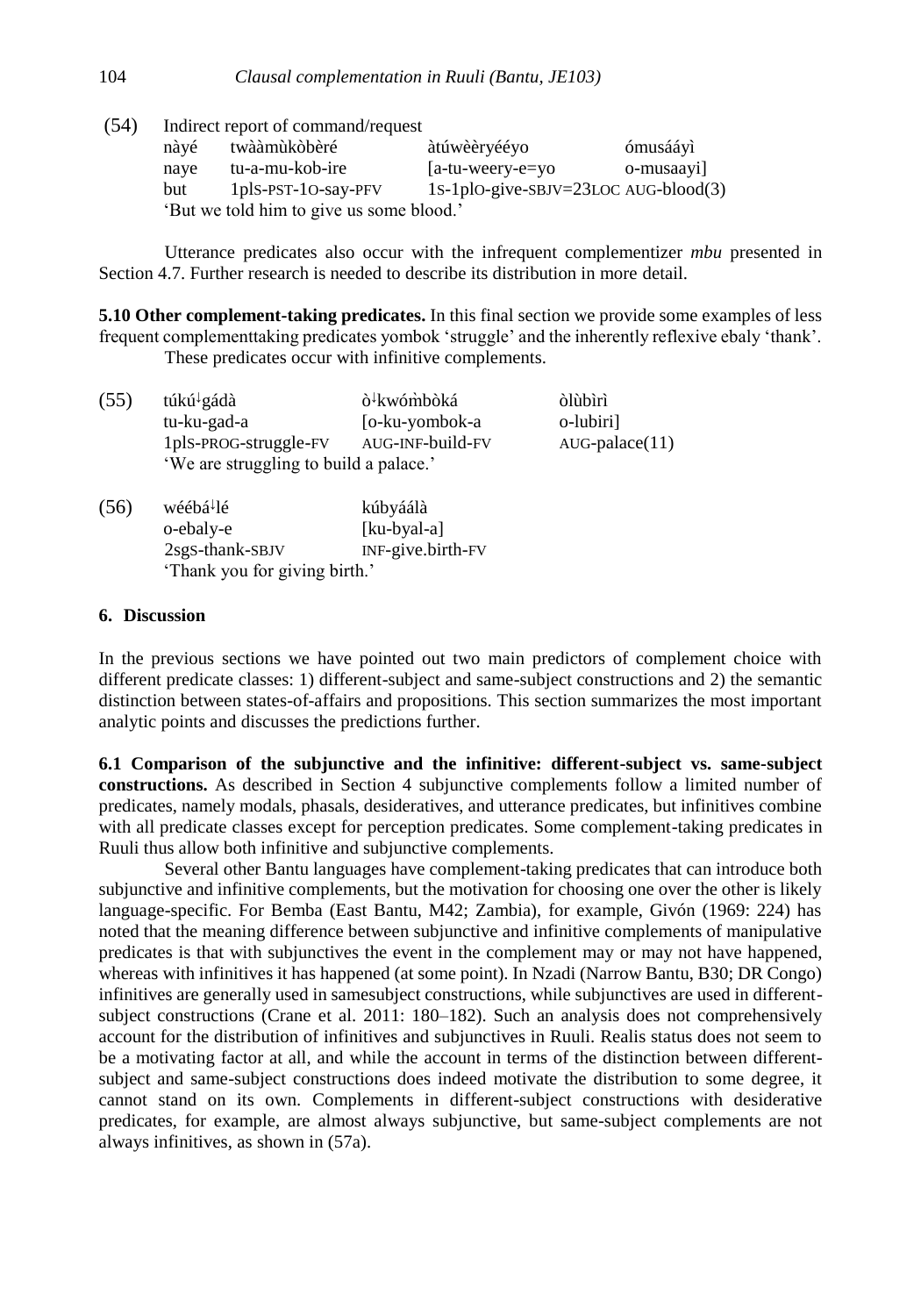| (57) | a. | àkwèndyá<br>a-ku-endy-a<br>1S-PROG-want-FV |                         | áyábé<br>$[a-ab-e]$<br>$1s-go-SBV$<br>'She wants to go to university.' | òkú<br>o-ku<br>$AUG-17.LOC$         | <sup>↓</sup> yúnívásítè<br>university]<br>university $(9)$ |
|------|----|--------------------------------------------|-------------------------|------------------------------------------------------------------------|-------------------------------------|------------------------------------------------------------|
|      | b. | niè<br>nje<br>1sg                          | nkwèndyá<br>n-ku-endy-a | 1sgS-PROG-want-FV<br>'For me, I want to study catering.'               | kúsómà<br>[ku-som-a<br>INF-study-FV | $\downarrow$ kátèrìng<br>katering]<br>catering $(9)$       |

It is not yet entirely clear what motivates the use of a subjunctive instead of an infinitive in same-subject constructions, but one possibility is that the choice is motivated by a rather subtle semantic difference: when *endy* introduces an infinitive complement as in (57b) it resembles English 'want', whereas when *endy* introduces subjunctive complements the meaning of *endy* is more akin to 'would like to', as in (57a).

**6.2 States-of-affairs and propositions.** In Section 2 above we discussed the connection between semantic contrasts and morphosyntactic contrasts in complementation, in particular the contrasts between states-of-affairs and propositions as found in complement constructions with perception predicates (direct perception vs. indirect perception), knowledge predicates (epistemic knowledge vs. action knowledge/know how) and utterance predicates (reports of assertions or questions vs. reports of commands/requests). In this section we relate the contrast between state-of-affairs and propositions to Ruuli complementation.

Several tests for identifying whether a complement clause expresses a state-of-affairs or a proposition have been proposed in the literature. Among them are the distribution of complements on specific predicate types and the acceptability of epistemic modification of the complement (e.g. insertion of *maybe* in English) (for discussions of appropriate tests cf. Boye 2012, Serdobolskaya 2016). We will focus on the distribution of complement types and complementizers over predicate classes.

In Ruuli the contrast between propositions and states-of-affairs is found within different complement-taking predicate classes, namely knowledge-predicates, propositional attitude predicates, utterance-predicates and perception-predicates.

For example, (58a) and (58b) illustrate the contrast between propositional and state-ofaffairs complements in Ruuli knowledge-predicate complementation. The indicative complement of *many* 'know' in (58a) represents epistemic knowledge, whereas the infinitive complement of *many* 'know' in (58b) designates 'know how'. (Note that the infinitive construction does not have any element corresponding to English *how*).

| (58) | a. | Proposition (epistemic knowledge)                         |                         |                     |                             |  |  |
|------|----|-----------------------------------------------------------|-------------------------|---------------------|-----------------------------|--|--|
|      |    | òmáítè<br>o-maite                                         | vééná<br>ve-ena         | àyéńdyá<br>a-endy-a | ókwáàyà<br>o-ku-yizukiry-a] |  |  |
|      |    | 2sgS-know.PFV<br>'You know he also needs to be reminded.' | 1-ADD.FOC               | 1s-need-FV          | AUG-INF-be.reminded-FV      |  |  |
|      | b. | State-of-affairs (action knowledge/know how)              |                         |                     |                             |  |  |
|      |    | àmáíté                                                    | ókú <sup>↓</sup> sáányà |                     |                             |  |  |
|      |    | a-maite                                                   | $[o-ku-sany-a]$         |                     |                             |  |  |
|      |    | 1s-know.PFV                                               | AUG-INF-swim-FV         |                     |                             |  |  |

A parallel contrasts from utterance-predicate complementation is given in example (59). In this case too, a morphosyntactic contrast is accompanied by a semantic contrast. Example (59a)

'He knew how to swim.'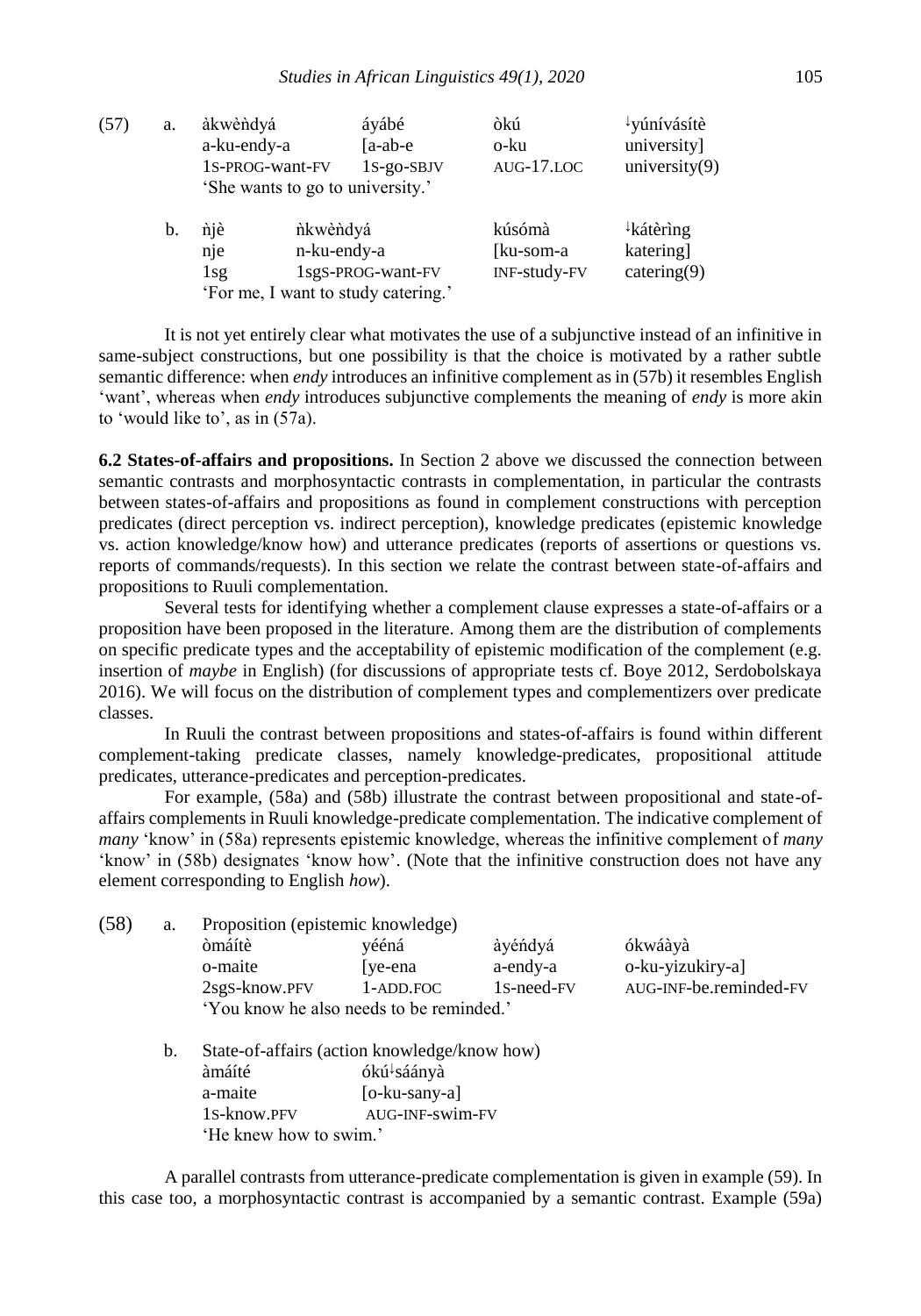illustrates an indicative complement (marked by the complementizer *nti*) contrasting with a stateof-affairs complements (a subjunctive in (59b)

| (59) | a. | Proposition (report of assertion)                                                |                          |             |                       |         |  |
|------|----|----------------------------------------------------------------------------------|--------------------------|-------------|-----------------------|---------|--|
|      |    | ábágándà                                                                         | nibàkóbá                 | nti         | bámáfúmbè             | níbó    |  |
|      |    | a-Baganda                                                                        | ni-ba-kob-a              | <b>Inti</b> | bamafumbe             | ni-bo   |  |
|      |    | $AUG-Baganda(2)$                                                                 | NAR-2S-say-FV            | <b>COMP</b> | African.civet.clan(2) | $COP-2$ |  |
|      |    | bàbyáàlá                                                                         | ò <sup>↓</sup> káwúḿpúlì |             |                       |         |  |
|      |    | ba-byal-a                                                                        | o-Kawumpuli              |             |                       |         |  |
|      |    | 2s-produce-FV                                                                    | $AUG-Kawumpuli(1)$       |             |                       |         |  |
|      |    | 'And the Baganda said that the African civet clan are the mothers of Kawumpuli.' |                          |             |                       |         |  |
|      |    |                                                                                  |                          |             |                       |         |  |

| b. | State-of-affairs (report of command/request)    |                      |                      |  |  |  |
|----|-------------------------------------------------|----------------------|----------------------|--|--|--|
|    | nìbàkóbá                                        | ákírì                | tùbyáàlè             |  |  |  |
|    | ni-ba-kob-a                                     | <b><i>Lakiri</i></b> | tu-byal-el           |  |  |  |
|    | NAR-2s-say-FV                                   | at.least             | 1pls-give.birth-SBJV |  |  |  |
|    | 'They said, (that) we should at least produce.' |                      |                      |  |  |  |

The morphosyntactic and semantic contrasts in examples (58), (59) as well as those found with propositional attitude predicates (propositional attitude vs. intention) and perception predicates (direct vs. indirect perception) (see sections 5.7 and 5.5) are comparable to e.g. English contrasts such as *She knows that he plays* the piano vs. *She knows how to play the piano* (see Section 2.5). As discussed in Section 5.5, the picture is somewhat less clear for perception-predicate complementation, a predicate class that has otherwise received much attention in studies of contrasts between states-of-affairs and propositions (specifically direct and indirect perception) in relation to other languages (Dik & Hengeveld 1991, Schüle 2000, Boye 2010)

Indicative complements and the complementizers *nti* and *oba* occur in constructions where the complement is arguably propositional (for an example with *oba* see Section 5.9). When the complement is indicative the complement-taking predicate functions as the kind of predicates that have been related to propositions, e.g. epistemic knowledge predicates, propositional attitude predicates and assertive utterance predicates (Cristofaro 2003, 2013, Noonan 2007, Boye 2012, Sørensen 2013, Sørensen & Boye 2015). Infinitives and subjunctives on the other hand generally express states-of-affairs. Non-epistemic modals as well as phasals, desideratives and directive utterance-predicates, which have been related to state-of-affairs (Cristofaro 2003, Noonan 2007, Boye 2012), occur with infinitives and/or subjunctives and do not occur with complementizers.

On the basis of the available data, the contrast between states-of-affairs and propositions can be said to be expressed quite systematically in Ruuli. Infinitive and subjunctive complements express states-of-affairs in contrast to indicative complements which express propositions. Thus, no one complement type appears to be completely polyfunctional between the two readings as is the case in some languages (Boye 2010: 407) – with the exception that epistemic modals can take infinitives expressing a proposition (but note that epistemic modals are not included in the class of modals in Cristofaro 2003, Noonan 2007). But there is tendency for complement-taking predicates to be polyfunctional and take more than one type of complement.

### **7. Conclusion and outlook**

We have made a first attempt at a description of the morphosyntax and semantics of clausal complementation in Ruuli. We have identified and characterized the main complement-taking predicates and complement types and discussed the distribution of complements and complementizers. We have also discussed semantic features motivating complement structures, in particular the contrast between states-of-affairs and propositions.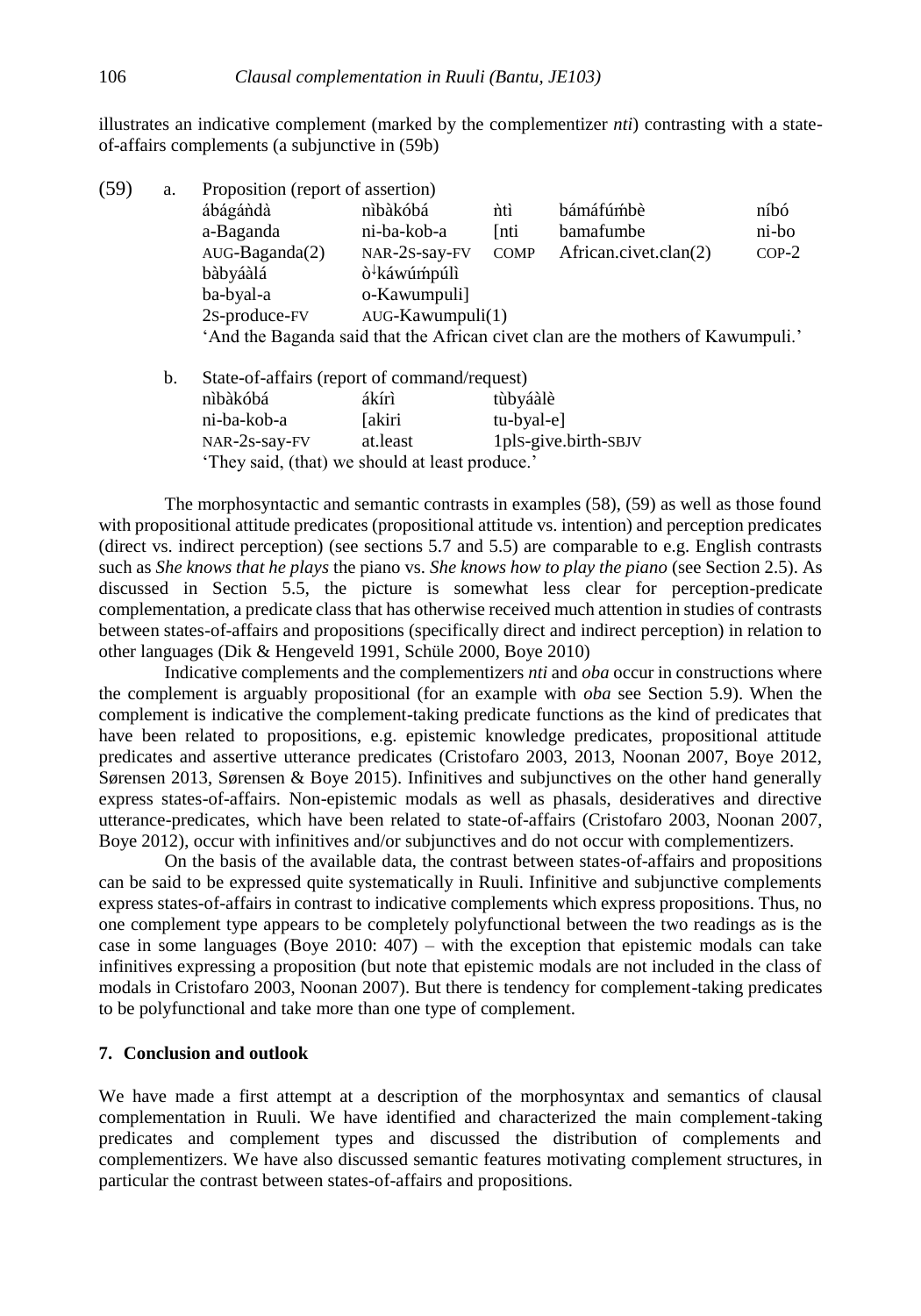Ruuli has a wide range of complement-taking predicates spanning most of the semantic classes identified cross-linguistically (Givón 2001, Cristofaro 2003, Dixon 2006, Noonan 2007). As in many other Bantu languages the main complement types are indicatives, subjunctives and infinitives, marked by final vowel *-a*, final vowel *-e* and class marker *(o)ku*-, respectively. We found that the infinitive affix has the form *ku* when the complement-taking predicate is negated and that there is free variation between *oku* and *ku* when the complement-taking predicate is not negated.

The most frequent complementizer is *nti*, which optionally introduces indicative complements, followed by *nga*, which typically follows perception predicates, and *oba* which indicates doubt towards the proposition in the complement.

We have shown that many types of complement-taking predicates systematically take morphosyntactically different complement types according to whether the complement expresses a proposition or a state-of-affairs. Classes of complement-taking predicates which have been associated with state-of-affairs complements cross-linguistically, like modals and phasals, take infinitive complements in Ruuli, while other predicate classes like knowledge predicates and utterance predicates take both indicative and infinitive complements with an associated semantic contrast between propositions and state-of-affairs. Indicative complements are generally used to express propositions while subjunctive and infinitive complements express state-of-affairs (except perhaps for perception-predicate complementation). The distribution of complement types relative to predicate types thus appears to be semantically motivated by the contrast between states-of-affairs and propositions and thus adds evidence to already observed cross-linguistic trends.

Similar complement contrasts, such as contrasts between indicatives and infinitives used to describe epistemic knowledge and 'know how', respectively, are found in existing descriptions of Bantu languages. However, future studies might benefit from systematically looking for possible contrasts with all predicate classes although they might be rare.

### **References**

- Ashton, Ethel O., Enoch M. K. Mulira, E. G. M. Ndawula & Archibald Norman Tucker. 1954. *A Luganda grammar*. Longmans, Green & Company.
- Boye, Kasper. 2010. Reference and clausal perception-verb complements. *Linguistics* 48(2). 391–430.
- Boye, Kasper. 2012. *Epistemic meaning: A crosslinguistic and functional-cognitive study*. Berlin: De Gruyter Mouton.
- Boye, Kasper & Peter Harder. 2007. Complement-taking predicates: Usage and linguistic structure. *Studies in Language* 31(3). 569–606.
- Crane, Thera Marie, Larry M. Hyman & Simon Nsielanga Tukumu. 2011. *A grammar of Nzadi*. Berkeley: University of California Press.
- Cristofaro, Sonia. 2003. *Subordination*. Oxford: Oxford University Press.
- Cristofaro, Sonia. 2013. Utterance complement clauses. In Dryer, Matthew S. & Haspelmath, Martin (eds.), *The World Atlas of Language Structures Online*. Max Planck Institute for Evolutionary Anthropology. (22 August, 2018).
- Dik, Simon C. & Kees Hengeveld. 1991. The hierarchichal structure of the clause and the typology of perception-verb complements. *Linguistics* 29(2). 231–259.
- Dixon, R. M. W. 2006. Complement clauses and complementation strategies in typological perspective: A cross-linguistic typology. In R. M. W. Dixon & Alexandra Y. Aikhenvald (eds.), *Complementation*, 1–48. Oxford: Oxford University Press.
- Frajzyngier, Zygmunt. 1995. A functional theory of complementizers. In Joan Bybee & Suzanne Fleischman (eds.), *Modality in grammar and discourse*, 473–502. Amsterdam: John Benjamins.
- Frajzyngier, Zygmunt & Robert Jasperson. 1991. *That*-clauses and other complements. *Lingua* 83(2–3). 133–153.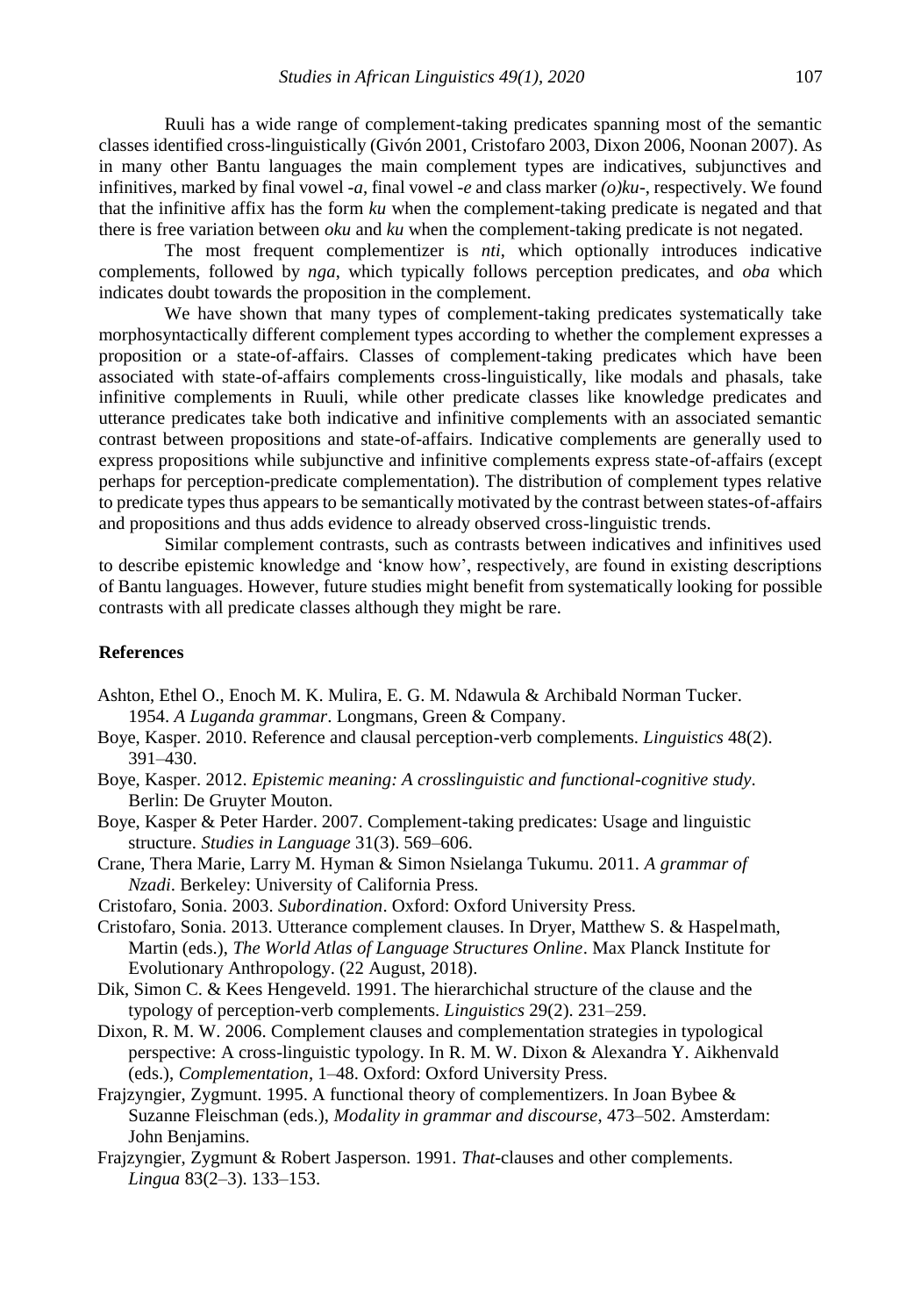- Givón, Talmy. 1969. *Studies in Chibemba and Bantu grammar*. Los Angeles: University of California, Los Angeles dissertation.
- Givón, Talmy. 2001. Syntax: Vol I: *A functional-typological introduction*. revised ed. Amsterdam: John Benjamins.
- Güldemann, Tom. 2008. *Quotative indexes in African languages: A synchronic and diachronic survey*. Berlin: Mouton de Gruyter.
- Hammarström, Harald, Robert Forkel & Martin Haspelmath. 2018. Glottolog 3.3. Max Planck Institute for the Science of Human History. Jena. http://glottolog.org/ (22 August, 2018).
- Haspelmath, Martin. 1999. On the cross-linguistic distribution of same-subject and differentsubject complement clauses: Economic vs. iconic motivation. Paper presented at ICLC, Stockholm.
- Heine, Bernd & Tania Kuteva. 2002. *World lexicon of grammaticalization*. Cambridge: Cambridge University Press.
- Hengeveld, Kees. 1989. Layers and operators in Functional Grammar. *Journal of Linguistics*  25(1). 127–157.
- Holvoet, Axel. 2016. Semantic functions of complementizers in Latvian. In Kasper Boye & Petar Kehayov (eds.), *Complementizer semantics in European languages* (Empirical approaches to language typology 57), 225–264. Berlin: De Gruyter Mouton.
- Horie, Kaoru. 2000. Complementation in Japanese and Korean. In Kaoru Horie (ed.), *Complementation: Cognitive and functional perspectives*, 11–31. Amsterdam: John Benjamins.
- Kawalya, Deo, Gilles-Maurice de Schryver & Koen Bostoen. 2018. Reconstructing the origins of the Luganda (JE15) modal auxiliaries *-sóból-* and *-yı̂nz-*: a historicalcomparative study across the West Nyanza Bantu cluster. *South African Journal of African Languages* 38(1). 13–25.
- Kawasha, Boniface. 2007. Subject-agreeing complementizers and their functions in Chokwe, Luchazi, Lunda and Luvale. *Selected Proceedings of the 37th Annual Conference on African Linguistics*. 180–190.
- Kehayov, Petar & Kasper Boye. 2016a. Complementizers in European languages: Overview and generalizations. In Kasper Boye & Petar Kehayov (eds.), *Complementizer semantics in European languages* (Empirical approaches to language typology 57), 809–878. Berlin: De Gruyter Mouton.
- Kehayov, Petar & Kasper Boye. 2016b. Complementizers in European languages: An introduction. In Kasper Boye & Petar Kehayov (eds.), *Complementizer semantics in European languages* (Empirical approaches to language typology 57), 1–11. Berlin: De Gruyter Mouton.
- Kimenyi, Alexandre. 2018. *The Multiple Syntagmatic Positions and Various Meanings and Functions of the Morpheme Nga in Bantu*. http://www.kimenyi. com/the-nga-morphemein-bantu.php (26 August, 2018).
- Lees, Robert B. 1960. *The grammar of English nominalization*. Bloomington, Indiana: University Research Center in Anthropology, Folklore, and Linguistics.
- Lyons, John. 1977. *Semantics*. Cambridge: Cambridge University Press.
- Meussen, Achille E. 1967. Bantu grammatical reconstructions. *Africana Linguistica* 3. 79– 121.
- Murphy, John D. 1972. *Luganda-English dictionary*. Consortium Press for Catholic University of America Press.
- Myers, Amy. 1975. Complementizer choice in selected Eastern Bantu languages. *Proceedings of the Sixth Conference on African Linguistics*. DSU WPL 20. 184– 193.
- Nabirye, Minah. 2016. *A corpus-based grammar of Lusoga*. Gent: Universiteit Gent dissertation.
- Nakayiza, Judith. 2013. *The sociolinguistics of multilingualism in Uganda: A case study of the official and non-official language policy, planning and management of Luruuri-*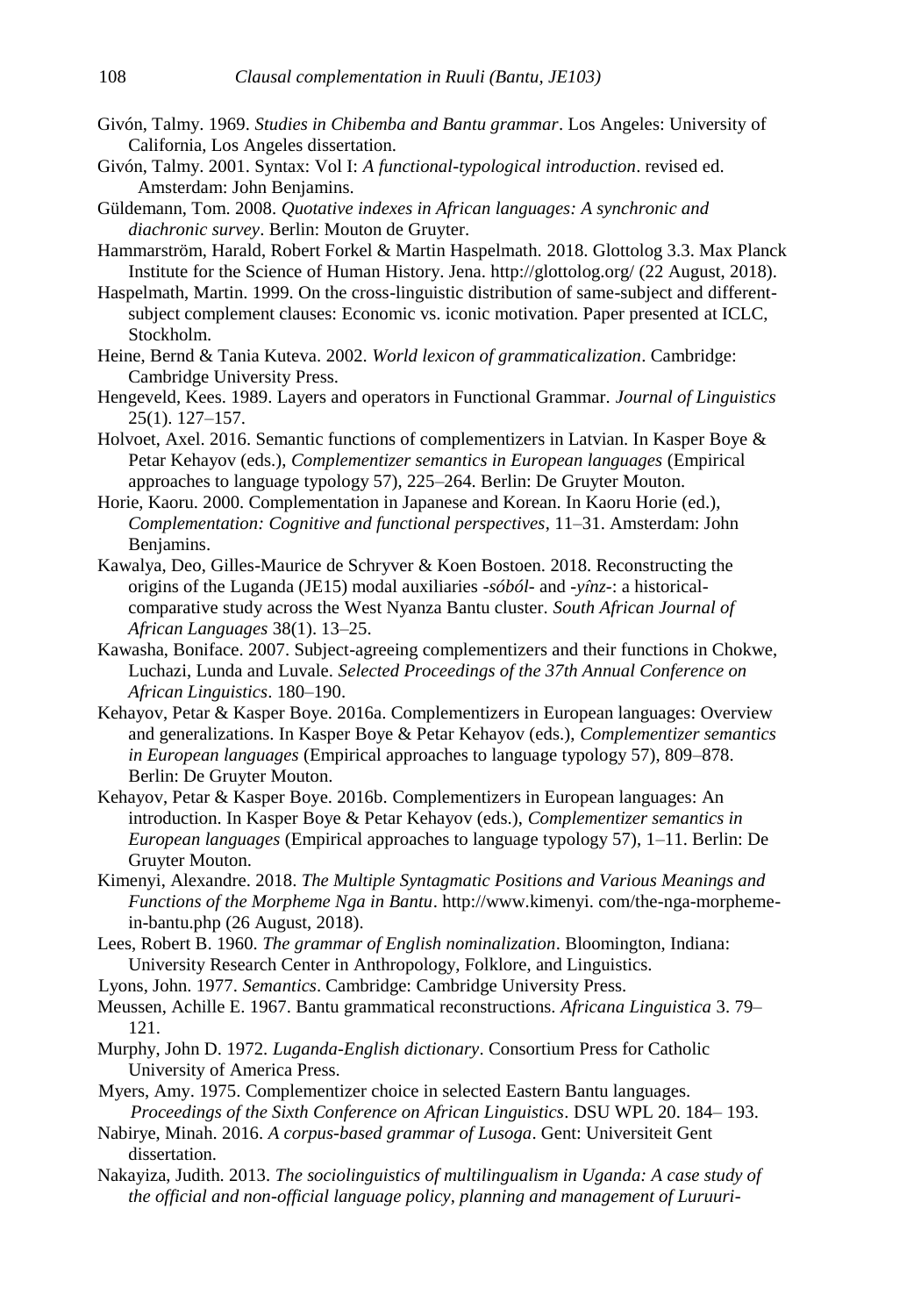*Lunyara and Luganda*. London: School of Oriental & African Studies (SOAS) dissertation.

- Newmeyer, Frederick. 2015. Parentheticals and the grammar of complementation. In Stefan Schneider, Julie Glikman & Mathieu Avanzi (eds.), *Parenthetical verbs*. Berlin: De Gruyter.
- Noonan, Michael. 2007. Complex constructions. In Timothy Shopen (ed.), *Language typology and syntactic description*, vol.2, 52–150. Cambridge: Cambridge University Press.
- Nurse, Derek. 2008. *Tense and aspect in Bantu*. Oxford: Oxford University Press.
- Nurse, Derek & Henry R. T. Muzale. 1999. Tense and aspect in Great Lakes Bantu languages. In Jean-Marie Hombert & Larry Michael Hyman (eds.), *Bantu historical linguistics: Theoretical and empirical perspectives*, 517–544. Stanford: CSLI Publications.
- Palmer, Frank Robert. 1979. *Modality and the English modals*. London: Longman.
- Palmer, Frank Robert. 2001. *Mood and modality*. Cambridge: Cambridge University Press.
- Perkins, Mick R. 1983. *Modal expressions in English*. Frankfurt am Main: Peter Lang.
- Ransom, Evelyn N. 1986. *Complementation, its meanings and forms*. Amsterdam: John Benjamins.
- Rentzsch, Julian & Liljana Mitkovska. 2017. Complementation strategies with the verb 'know' in Balkan Turkish, Standard Turkish and Macedonian. Paper presented at 39th Annual Conference of the German Linguistic Society, March 8th-10th. Saarland University, Saarbrücken.
- Schoenbrun, David L. 1994. Great Lakes Bantu: Classification and settlement chronology. *Sprache und Geschichte in Afrika* (15). 91–152.
- Schüle, Susanne. 2000. *Perception verb complements in Akatek, a Mayan language*. Tübingen: University of Tübingen dissertation.
- Serdobolskaya, Natalia. 2016. Semantics of complementation in Ossetic. In Kasper Boye & Petar Kehayov (eds.), *Complementizer semantics in European languages* (Empirical approaches to language typology 57), 293-339. Berlin: De Gruyter Mouton.
- Sørensen, Marie-Louise Lind. 2013. A cross-linguistic study of knowledge-predicate complementation. Copenhagen: University of Copenhagen MA thesis.
- Sørensen, Marie-Louise Lind. 2018. *The contrast between states-of-affairs and propositions in clausal complementation: Crosslinguistic perspectives*. Copenhagen: University of Copenhagen dissertation.
- Sørensen, Marie-Louise Lind & Kasper Boye. 2015. Vidensprædikats-komplementering. *Ny Forskning i Grammatik* 22. 233–253.
- Spronck, Stef. 2012. Minds divided. Speaker attitudes in quotatives. In Isabelle Buchstaller & Ingrid van Alphen (eds.), *Quotatives, cross-linguistic and crossdisciplinary perspectives*, 71–113. John Benjamins.
- Stassen, Leon. 1985. *Comparison and universal grammar*. Oxford: Blackwell.
- Taylor, Charles V. 1985. *Nkore-Kiga*. London: Croom Helm.
- Thompson, Sandra A. 2002. "Object complements" and conversation: Towards a realistic account. *Studies in Language* 26(1). 125–163.
- Uganda Bureau of Statistics. 2016. *The National Population and Housing Census 2014 – Main Report*. Tech. rep. Kampala.
- Van de Velde, Mark. 2019. Nominal morphology and syntax. In Mark Van de Velde, Koen Bostoen, Derek Nurse & Gérard Philippson (eds.), *The Bantu languages*, 2nd, 237–269. London: Routledge.
- Van der Auwera, Johan & Vladimir A. Plungian. 1998. Modality's semantic map. *Linguistic Typology* 2. 79–144.
- Verspoor, Marjolijn.2000. Iconicity in English complement constructions. In Kaoru Horie (ed.), *Complementation: Cognitive and functional perspectives* (Converging Evidence in Language and Communication Research 1). Amsterdam: John Benjamins.